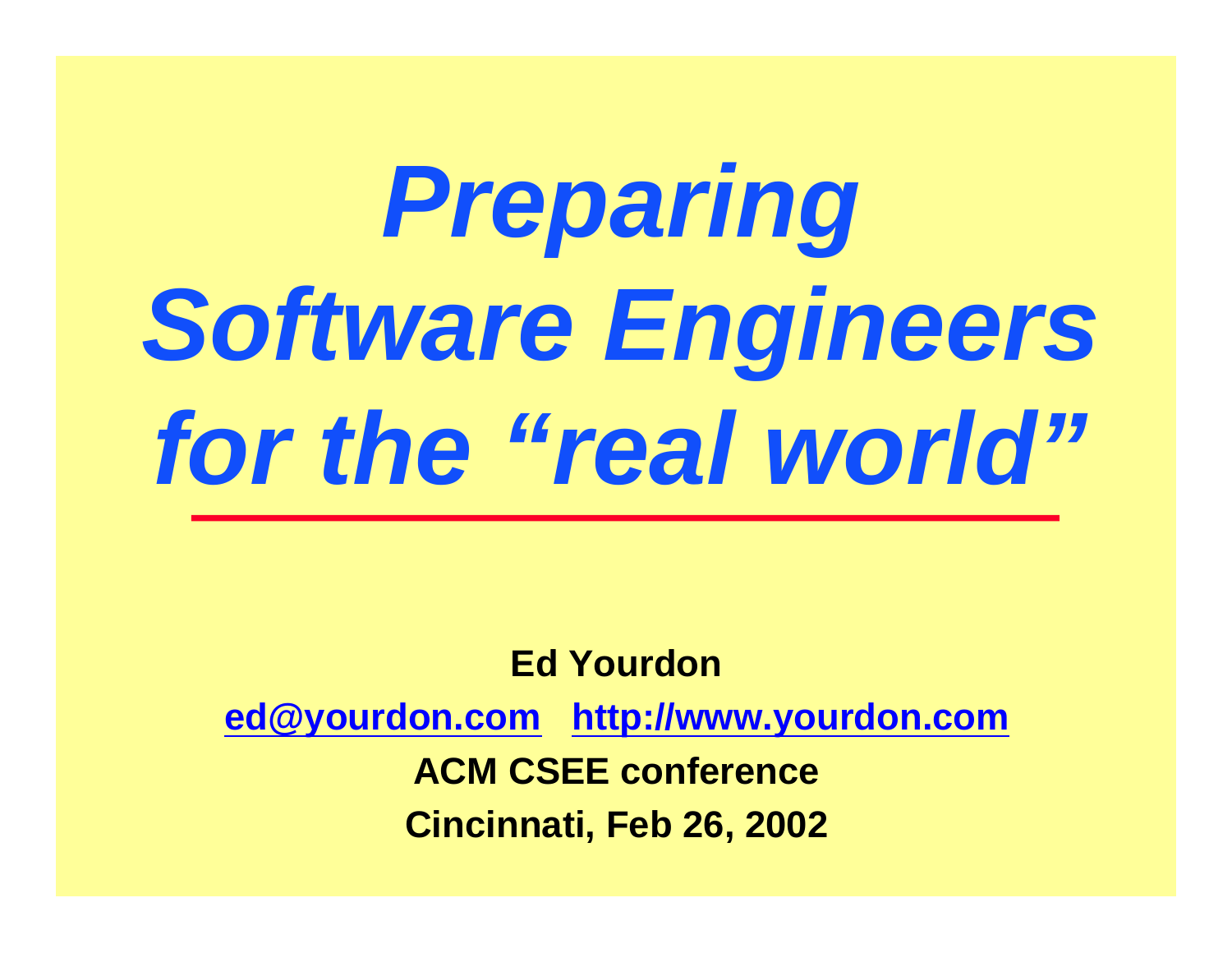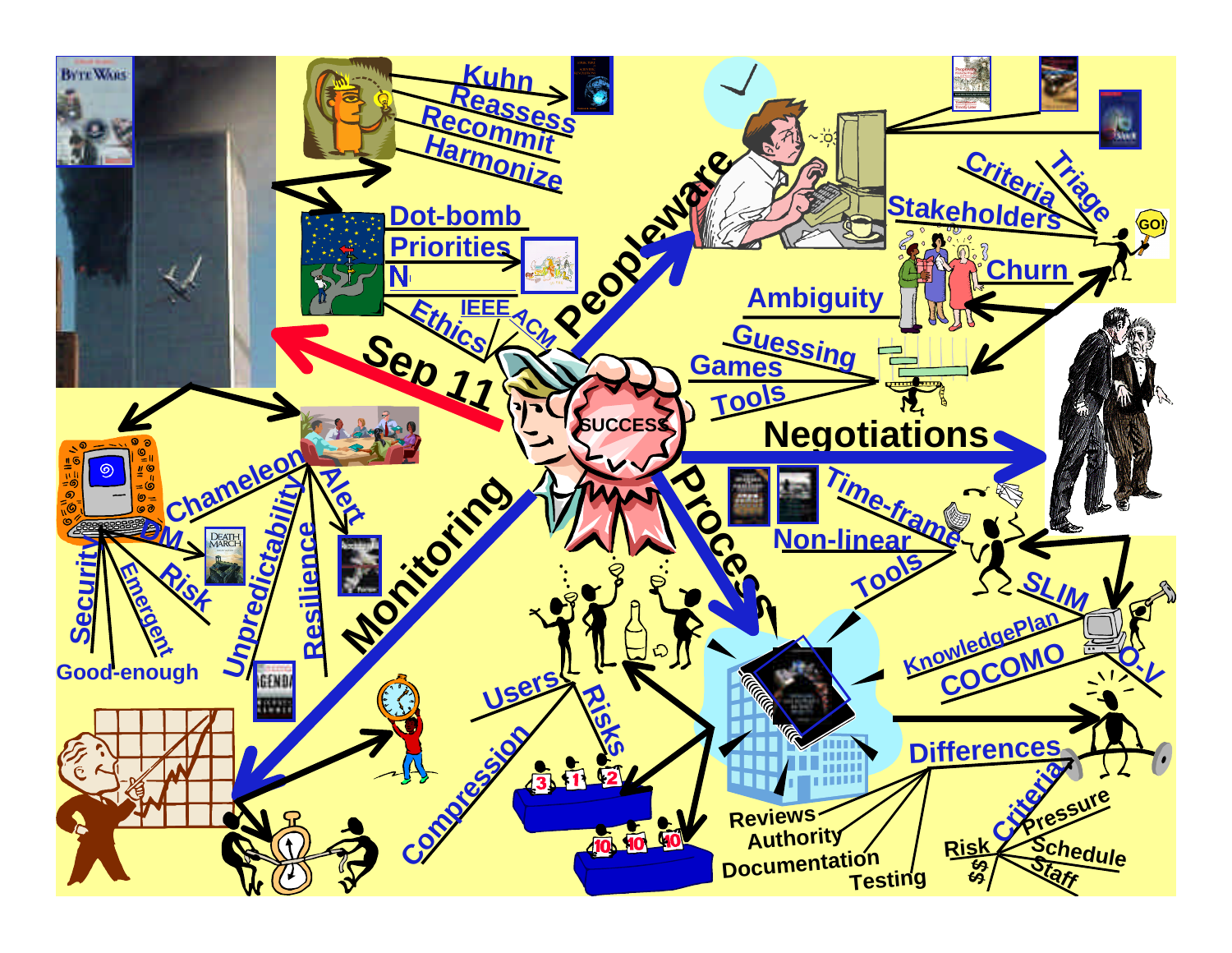## **1. Paradigm shift**



"电工业外电》III 图1-HRORMATION **FECHNOLOGY** 

✭ *September 11th was a paradigm shift.* **See** *Byte Wars* **for a more complete discussion of why I think this is the case**

Edward Yourdon See Thomas Kuhn's The Structure of Scientific<br>**BYTE WARS** Revolutions to understand what "paradigm shift" *Revolutions* **to understand what "paradigm shift" really means.**

- ✓ **not a repeal of the law of gravity, or other scientific laws**
- ✓ **But what about the lean inventory approach?**
- **What about globalization?**
- ✓ **What about replacing server-based systems with P2P systems like Groove? See "Uncle Sam Wants Napster!", in Nov 8, 2001 issue of** *The Washington Post*

✭ *Reexamine your assumptions, values, priorities* **some assumptions need to be thrown out, some need to be re-assessed in the light of September 11th.**

✭ *Re-commit to the things that really matter* **sometimes we need a wake-up call.**

**3** ✭ *Look at personal, professional, corporate consequences of September 11* **. They should be compatible; if not, do something about it.**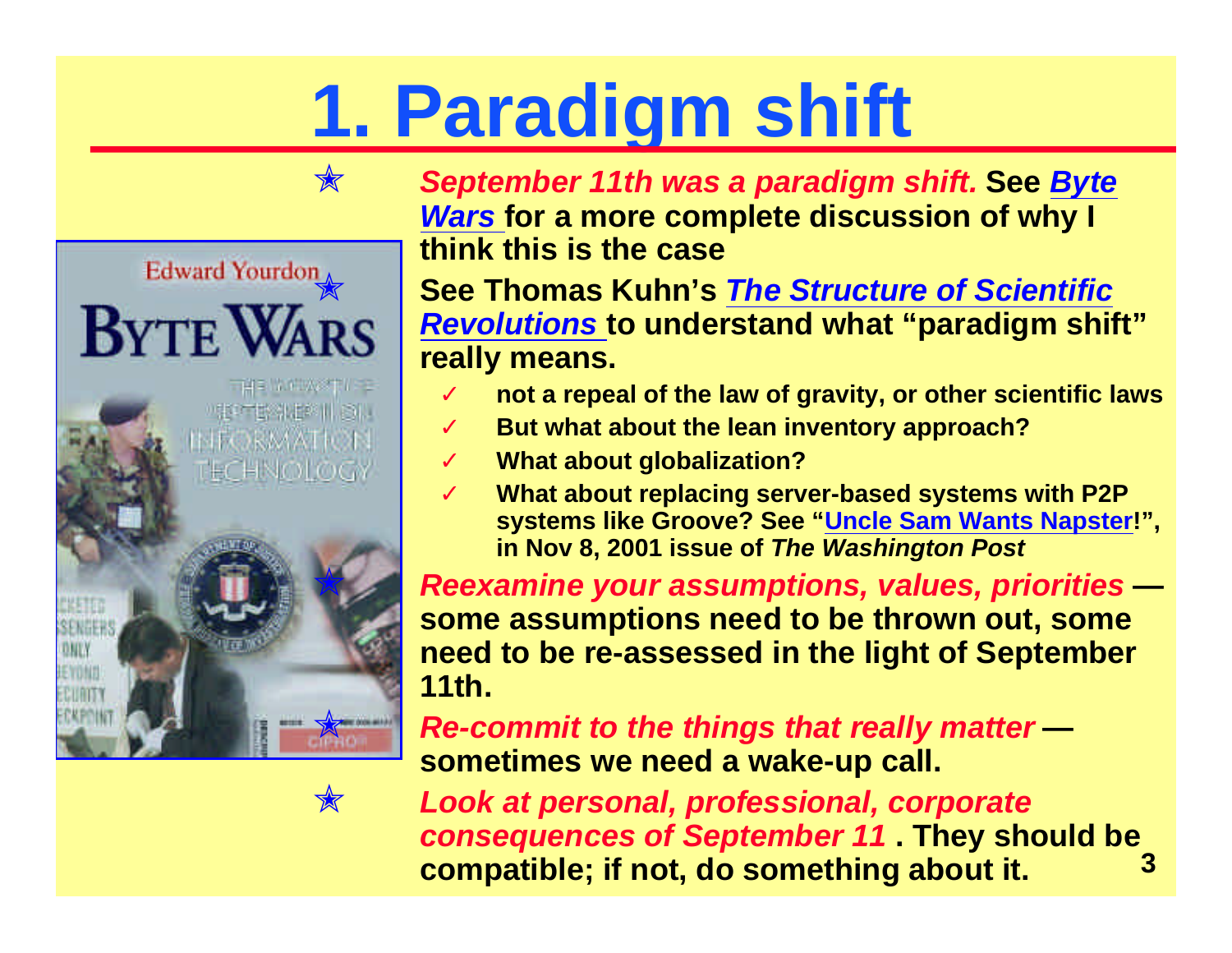### **2. PERSONAL CONSEQUENCES**

✭ **For most of us, the go-go, get-rich-quick, dot-com days of the late 90s are not only gone, but** *permanently* **gone.**

#### ✭ **We need to ask ourselves:** *what really matters***?**

- **Much of what goes on in corporate IT departments seems utterly irrelevant and petty in the post-9-11 world.**
- ✓ **Ask your children what they think (for inspiration listen to** *Teach Your Children***, from Crosby, Stills, and Nash)**
- ✭ **Review the ethics statements of ACM and IEEE**
- ✭ **Notice how we all used our own "networks" to communicate in the aftermath of Sep 11th**
	- ✓ **Compare this to the communication that took place after JFK assassination, or after Pearl Harbor attack, or Gettysburg battle**
	- ✓ **Recommendation: focus on bottom-up, grass-roots,** *emergent* **networks**
	- ✓ **Beware efforts to "control" future crises through top-down, hierarchical, communication mechanisms.**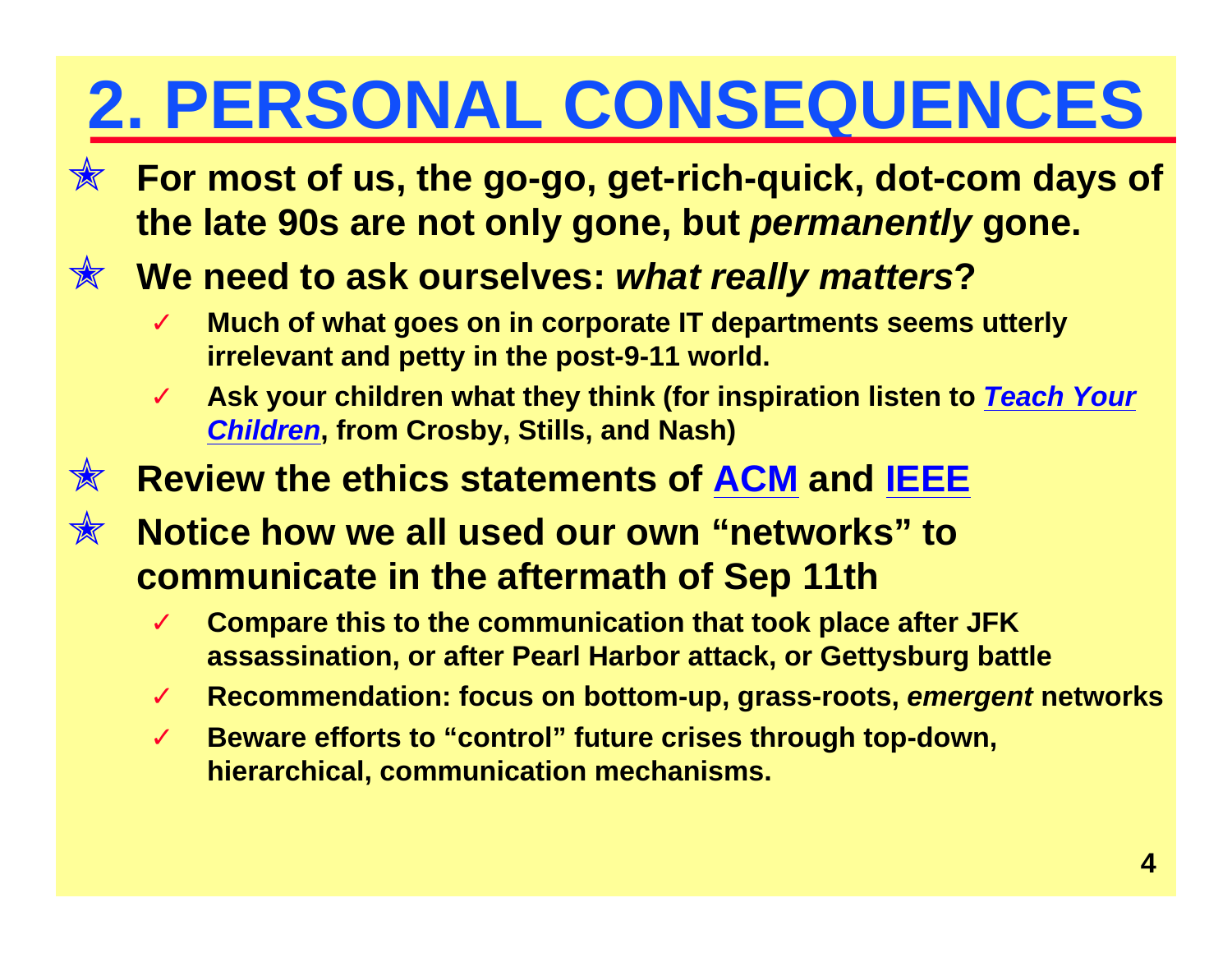#### **3. CORPORATE CONSEQUENCES**

#### ✭**See Chapter 12 of Michael Hammer's new book,** *The Agenda: what every business must do to dominate the The Agenda***, for a good discussion of this.**

#### ✭**Prepare for a world you cannot predict:**

- ✓ **In 5-year strategic plans developed ~1990-1995, how many would have predicted the Asian financial crisis, Internet/Web, ERP, Euro, supply-chain integration, consequences of deregulation (CA energy crisis)**
- ✓ **How many would have predicted Sep 11th, and its consequences?**
- ✓ **Bottom line: change is now too fast, too chaotic, too disruptive, and sometimes too malevolent for us to be able to "plan" for**

#### ✭**What this suggests**

- **Change-spotting: creating an "early warning system"**
- ✓ **Become adept at** *rapid* **organizational change**
- **Create an organizational infrastructure that supports earlywarning and rapid change**
	- <sup>Q</sup> **some of this involves technology**
	- <sup>Q</sup> **but much of it involves organizational culture**

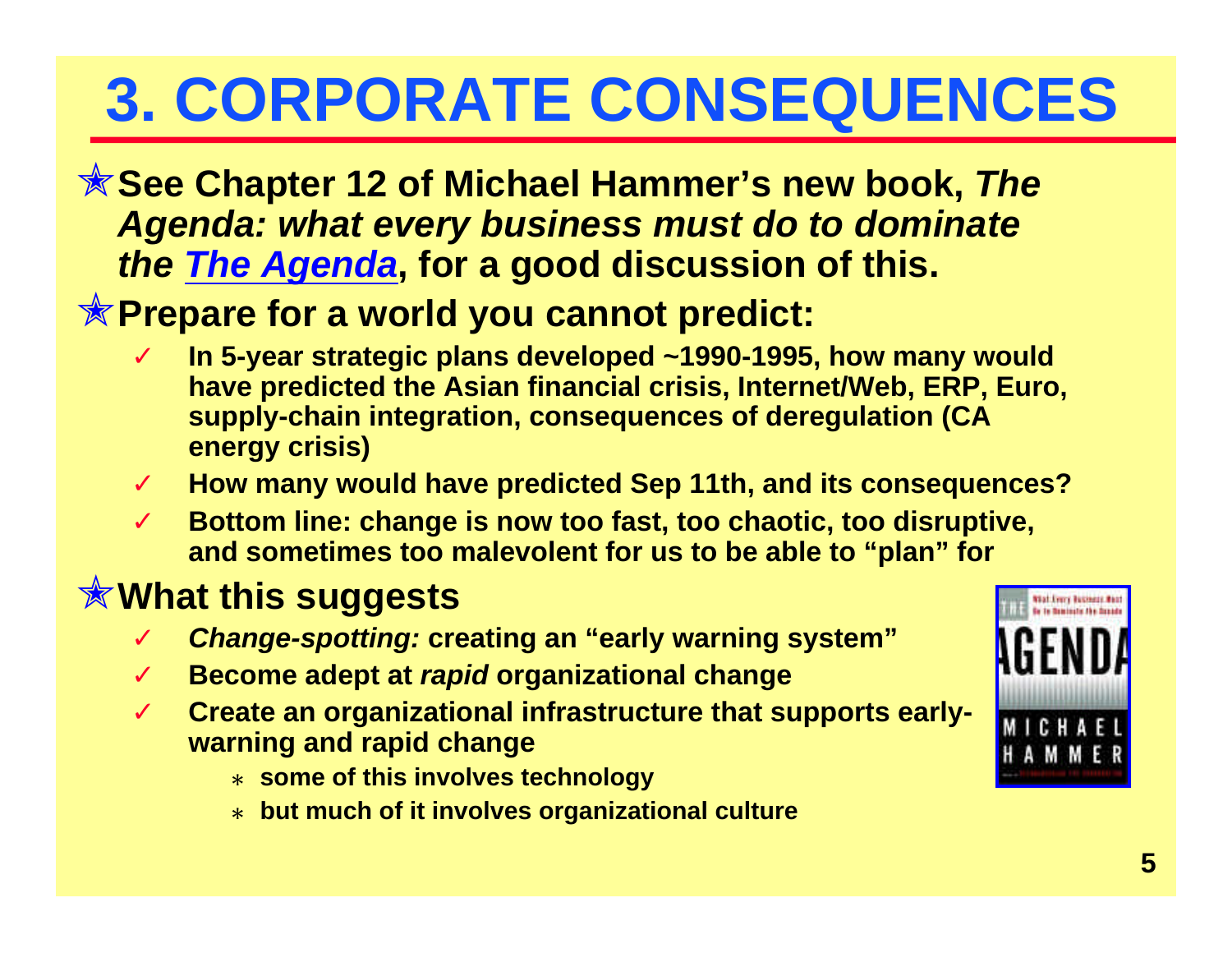# **3.1 Change-spotting**

#### ✭**There** *are* **"early warning" indicators of disruptive change**

✓ **See** *Normal Accidents: Living with High-Risk Technologies***, by Charles Perrow**



Watch for "near-misses" and avoid common temptation to say, "Whew!" Use metaphors to help categorize "categories" of change - e.g., the **"weather" metaphor used by the** *Naval War College* **during its planning**

#### **errow** for Y2K.

#### ✭**Recognize that lower-level, front-line employees are usually the first to see hints and clues of critical change**

- ✓ **Michael Hammer: "The powerless know more than the powerful in virtually all organizations. During periods of intense change, this paradox can be fatal."**
- **Michael Hammer: "...anyone looking for signs of change is almost certainly guilty of not keeping his/her mind clamped on the formal job"**

#### ✭**One solution: develop a formal** *business process* **for detecting and reporting change, which incorporates:**

- ✓ **deep insight into customers**
- ✓ **analyzing** *potential* **as well as existing competitors**
- **looking for the seeds of the future, by extrapolating the present**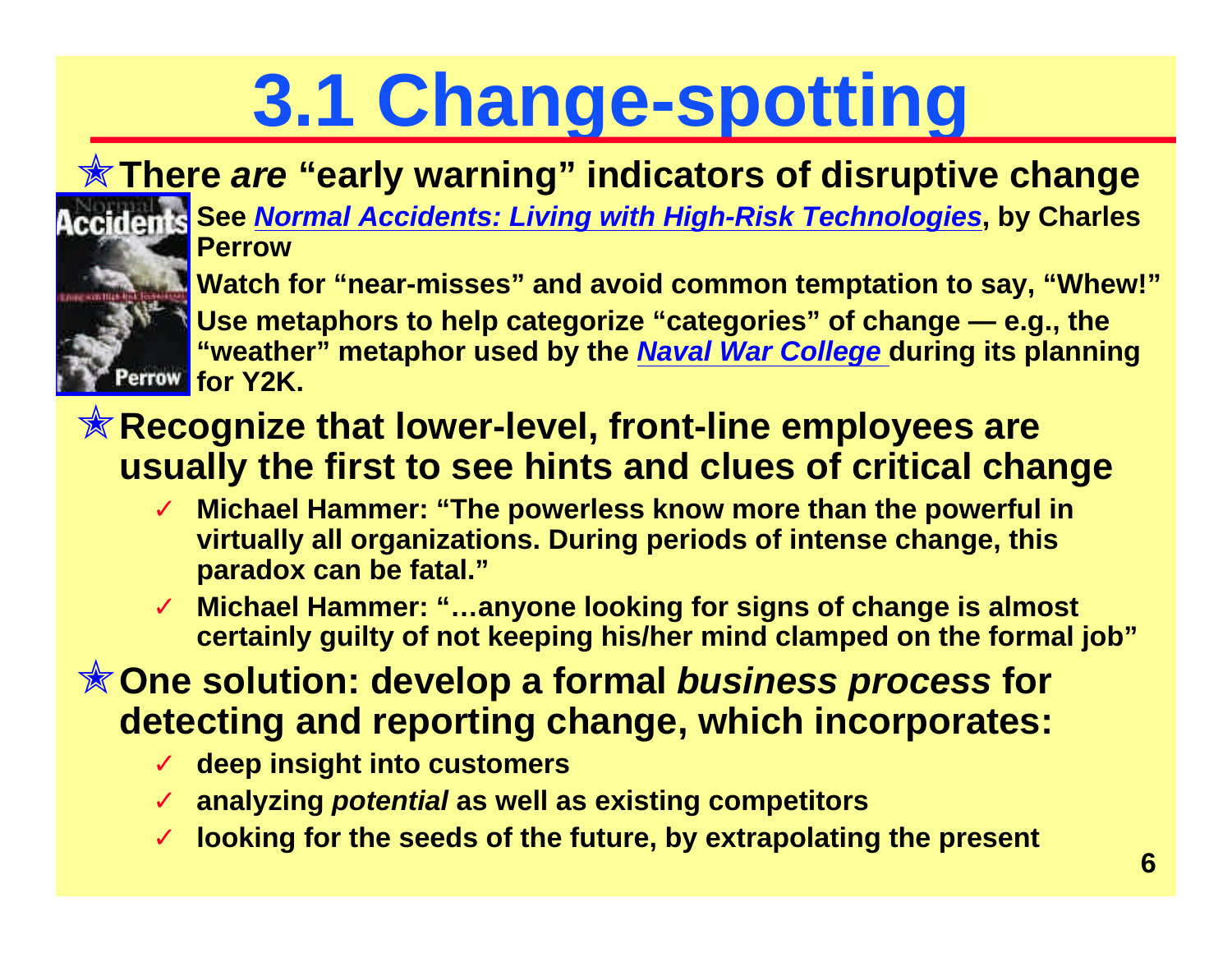## **4. IT CONSEQUENCES**

- ✭ **Risk management has a new level of respectability**
- ✭ **Security now has a greater degree of urgency**
	- ✓ **Prepare for cyber-warfare**
		- <sup>Q</sup> **50% of corporate web servers have been attacked this year, and 90% of companies have experienced worms/viruses; see "Web Attacks Have Doubled, Survey Says" (***PC World,* **Oct 10, 2001)**
		- <sup>Q</sup> **longer range: massive DOS zombie-army attacks, facilitated by IP-spoofing capabilities of new Microsoft XP — see description of May 2001 DOS attack on Gibson Research web site**
	- ✓ **See adminspotting for a reminder that cyber-attacks can be caused by disgruntled insiders, as well as outside hackers and terrorists.**
	- **Develop contingency plans for extended outages of the Internet**
- ✭ **Death-march projects will continue, for obvious reasons…**
- ✭ **Because the dot-com bubble has burst, the era of "glorious anarchy" has been replaced with "extreme programming" and "agile" methods**
- ✭ **And quality may be defined more in terms of "triage," "survival," and "good enough" than "perfection" or "exceeding customer expectations"**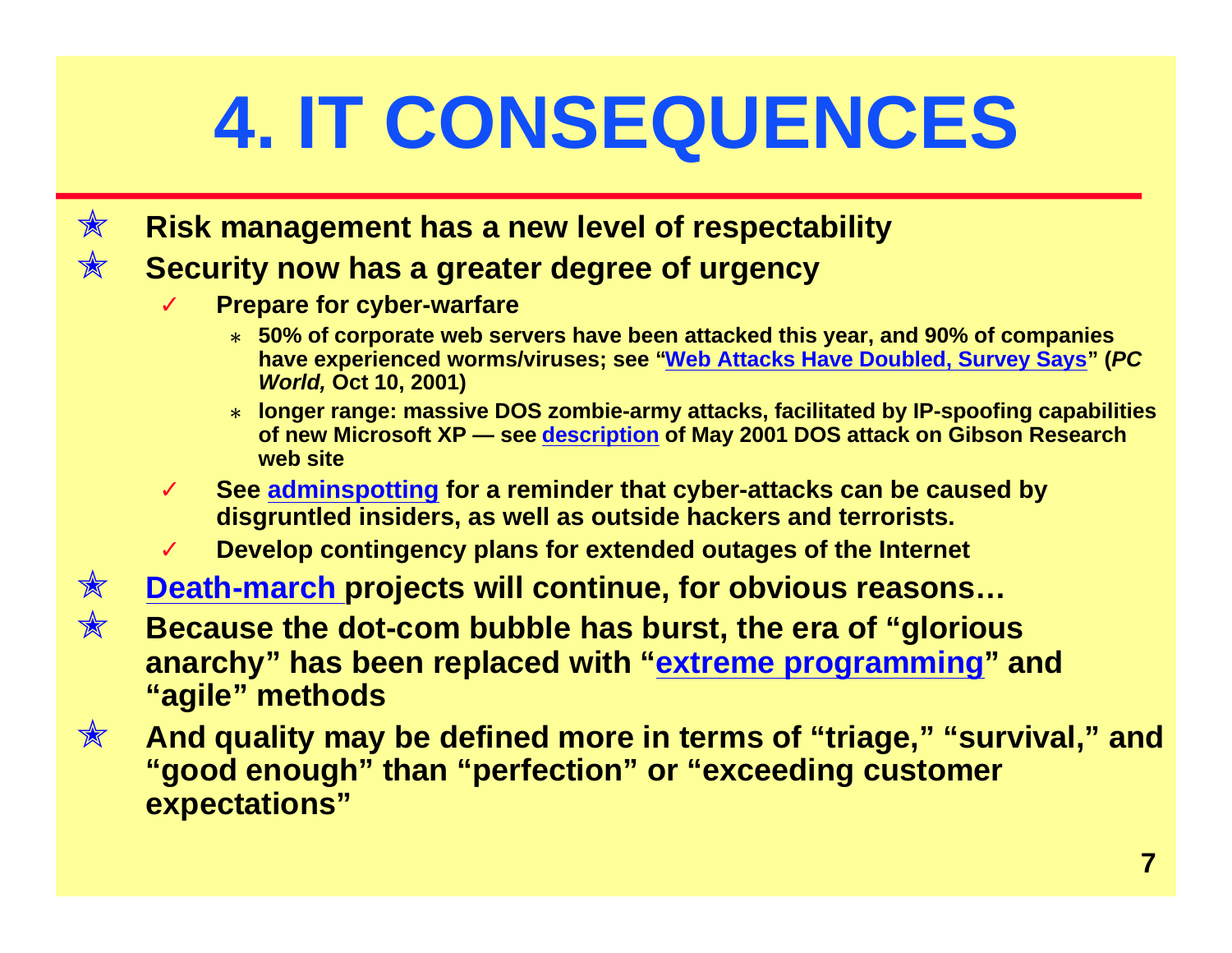# **5. PROJECT NEGOTIATIONS**

- ✭ **Managing project definition at the beginning of the project**
- ✭ **Using project definition to manage requirements creep**
- ✭ **Estimating techniques**
- ✭ **Tools for assisting estimation process**
- ✭ **Tradeoffs between schedule, budget, staff, quality**
- ✭ **Tools for rational negotiation**
- ✭ **What to do when rational communications are impossible**

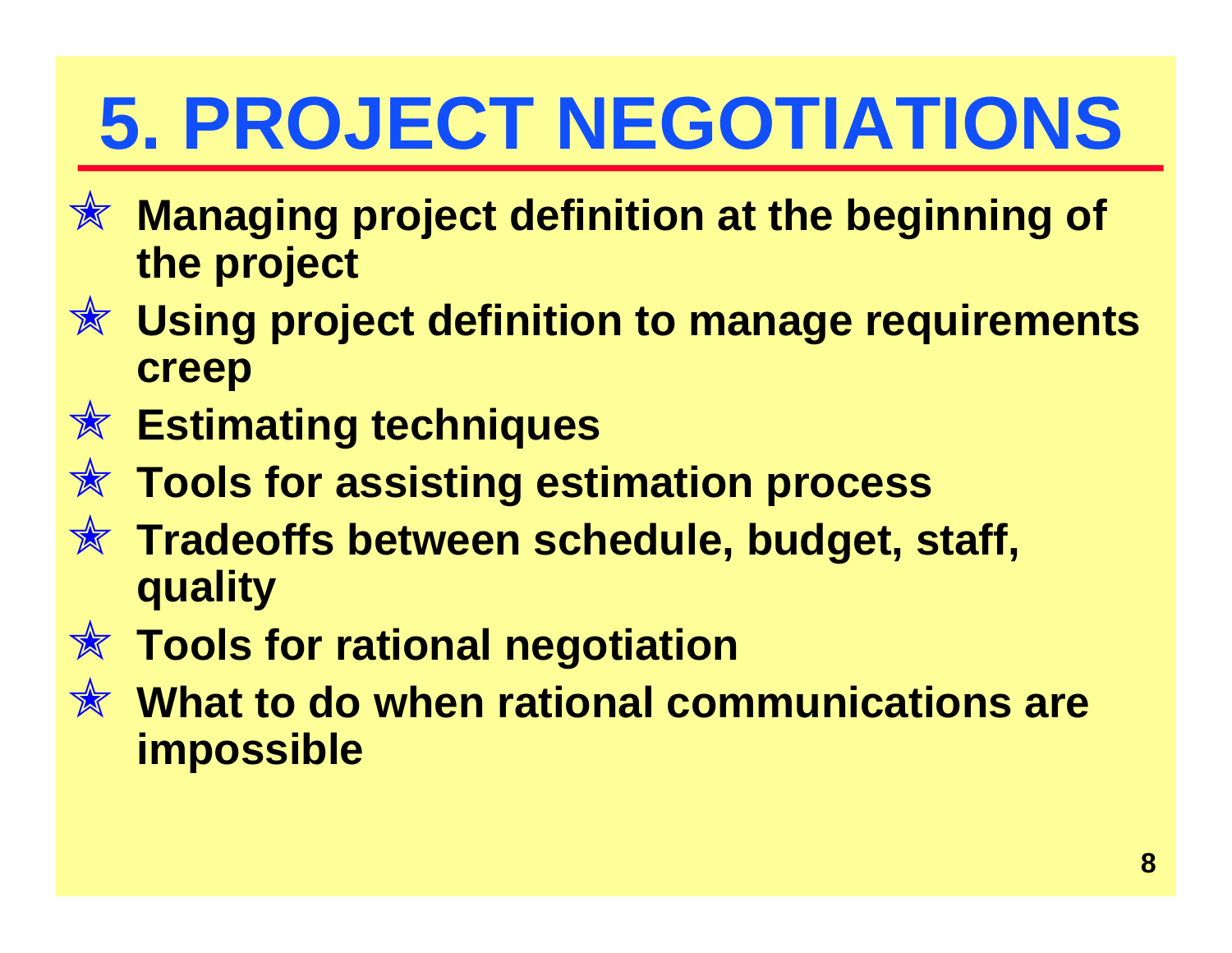#### **5.1 Managing Project Definition: What does "success" mean?**

- ✭ **Many projects succeed or fail at the very beginning, before any technical work is done.**
- ✭ **Fundamental requirement: identifying who has the right to declare "success" — owner, shareholder, etc, etc.**
- ✭ **Fundamental elements of "success"**
	- ✓ **finishing on time**
	- ✓ **staying within budget**
	- ✓ **delivering the required functionality**
	- ✓ **providing "good enough" level of quality**
	- ✓ **getting the next round of VC funding, or launching the IPO**
- ✭ **The combination of these constraints may prove impossible to achieve — so the** *pragmatic* **aspect of success often depends on agreement as to which areas can be compromised or satisfied.**
- ✭ **Biggest risk: lack of realistic triage at** *beginning* **of project**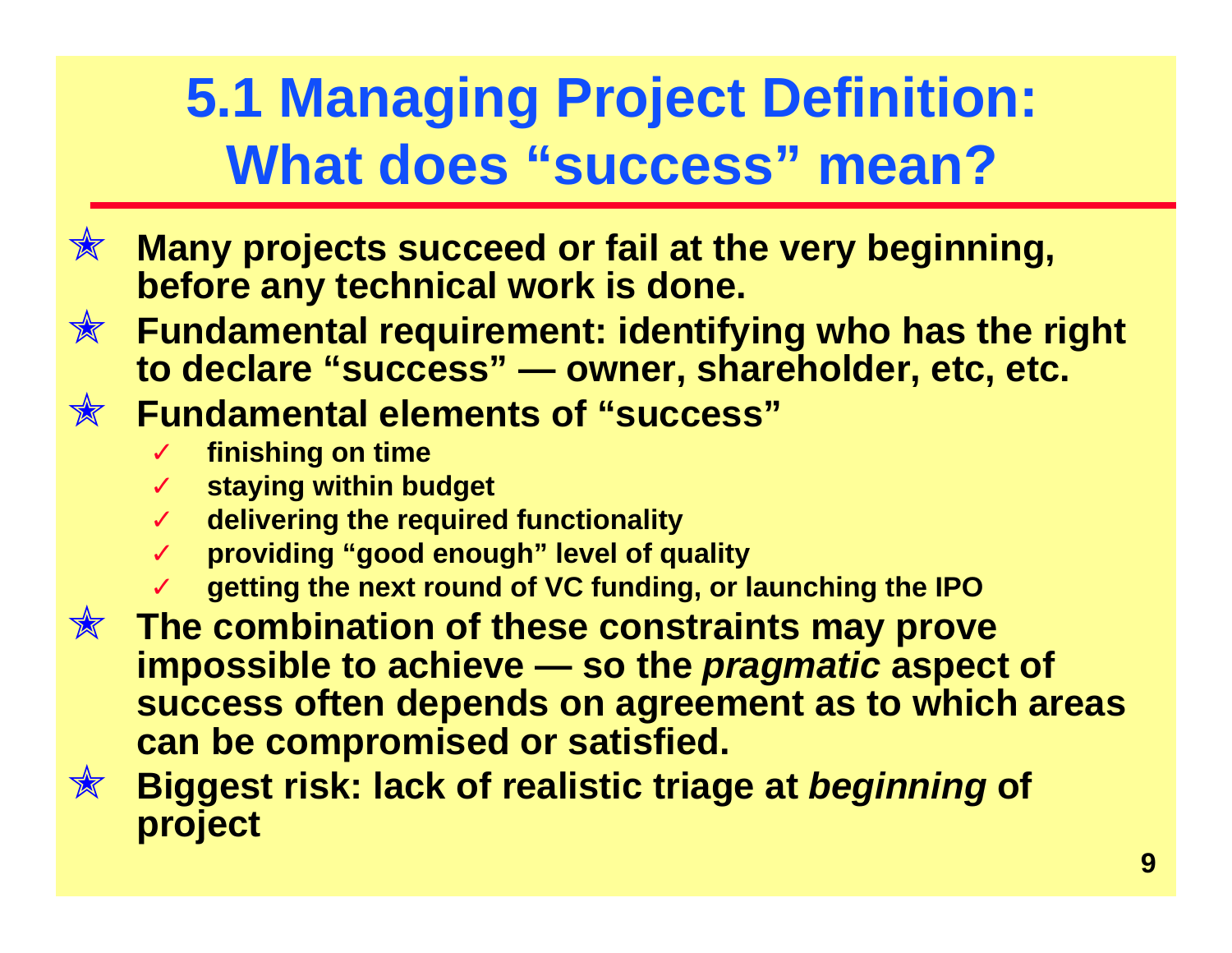# **5.2 Using Project Definition to Manage Requirements Creep**

- ✭ **Typical behavior in projects: new requirements are added at the rate of 1% per month**
- ✭ **Requirements "creep" and requirements "churn" are a major element of project management risk.**
- ✭ **But if you don't have a formal document describing the requirements, it's hard to identify creep or churn.**
- ✭ **Assuming that you** *do* **have such a document, you need to use it to negotiate schedule/budget/staff modifications if the requirements change or increase.**

✭ *Biggest risk of all: an ambiguous spec is usually a sign of unresolved conflict between diverse political camps in the user community. Related risk: techies assume that it's their fault they can't understand ambiguous spec*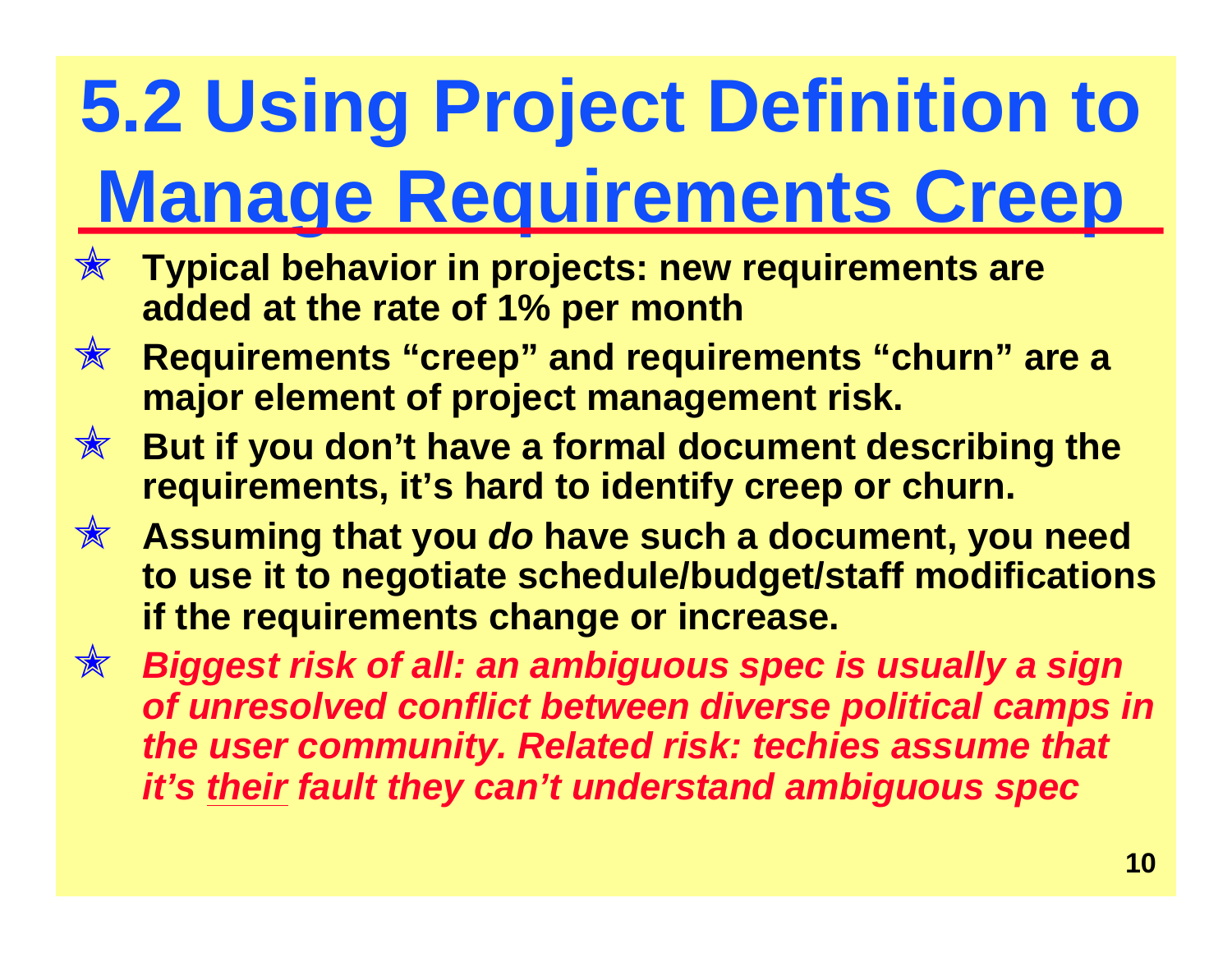### **5.3 Estimating Techniques**

- ✭ **Fundamental truth: it's almost impossible to estimate a project if you don't have metrics from previous projects.**
- ✭ **Consequence: most of what's described as "estimating" is either "guessing" or "negotiating"**
- ✭ **Political reality: estimates are produced by people who have little prior estimating experience, and who have a vested interest in believing their optimistic predictions**
- ✭ **A radical suggestion: create a separate estimating group whose work is judged and rewarded by the** *accuracy* **of its estimates, not the political acceptability of estimates**
- ✭ **Main technical suggestion: break the project down into small, independent "inch-pebbles" and get** *several* **estimates**
- ✭ **For complex projects, get a commercial estimating tool**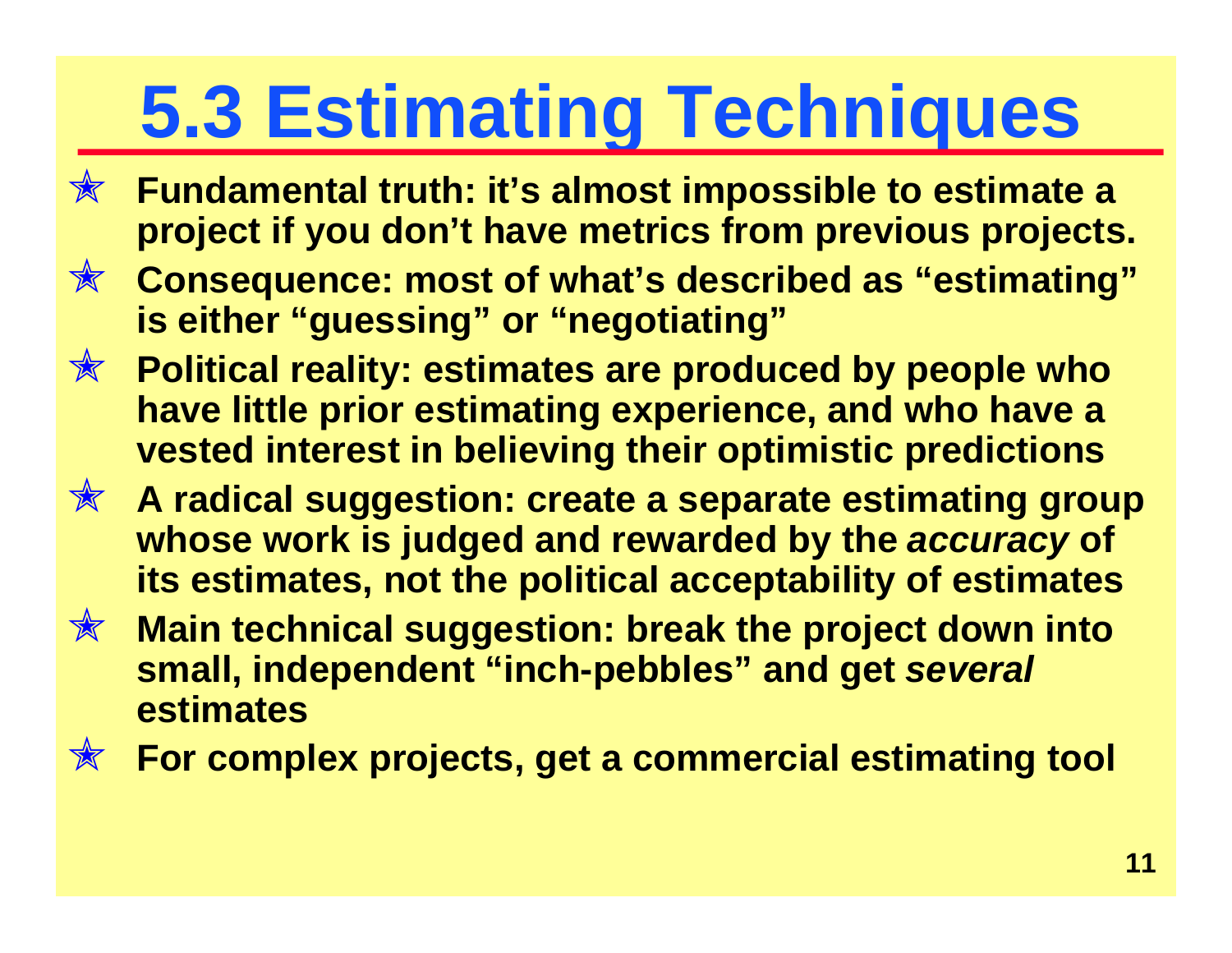## **5.4 Tools for Estimating**

- ✭ **KnowledgePlan, from Software Productivity Research**
- ✭ **SLIM, from Quantitative Software Management**
- ✭ **ESTIMACS, from Computer Associates**
- ✭ **COCOMO-2, available from several commercial vendors (See CoStar from SoftStar Systems)**
- ✭ **OnYourMarkPro, from Omni-Vista (***caveat emptor***: I'm on the Board of Technical Advisors at this company)**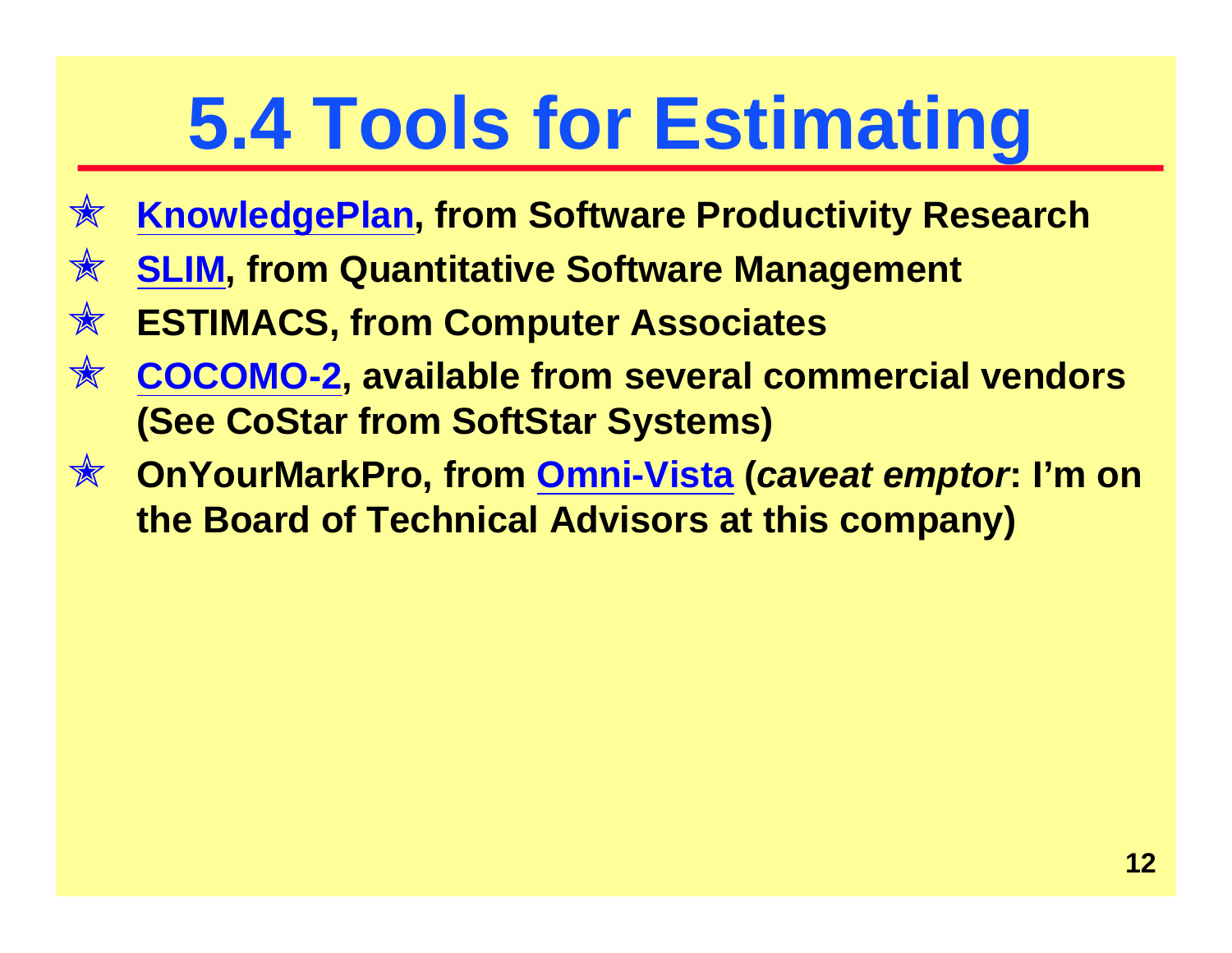#### **5.5 Tradeoffs between schedule, budget, functionality, staff, quality**

- ✭ **Key point: it's not a linear tradeoff see Fred Brooks,** *The Mythical Man-Month* **(Addison-Wesley, 1995)**
- ✭ **Relationship is a non-linear, third-order polynomial relationship — see Larry Putnam and Ware Myers,** *Measures for Excellence: Reliable Software on Time, Within Budget* **(Prentice-Hall, 1992)**
- ✭ **Biggest risk: tradeoffs are usually negotiated, under pressure, late in the project schedule — without accepting the non-linear tradeoffs...**
- ✭ **...and without accepting the reality that much of the partially-finished work will be lost forever**
- ✭ **To negotiate tradeoffs rationally, you need to have one of the estimating packages mentioned earlier**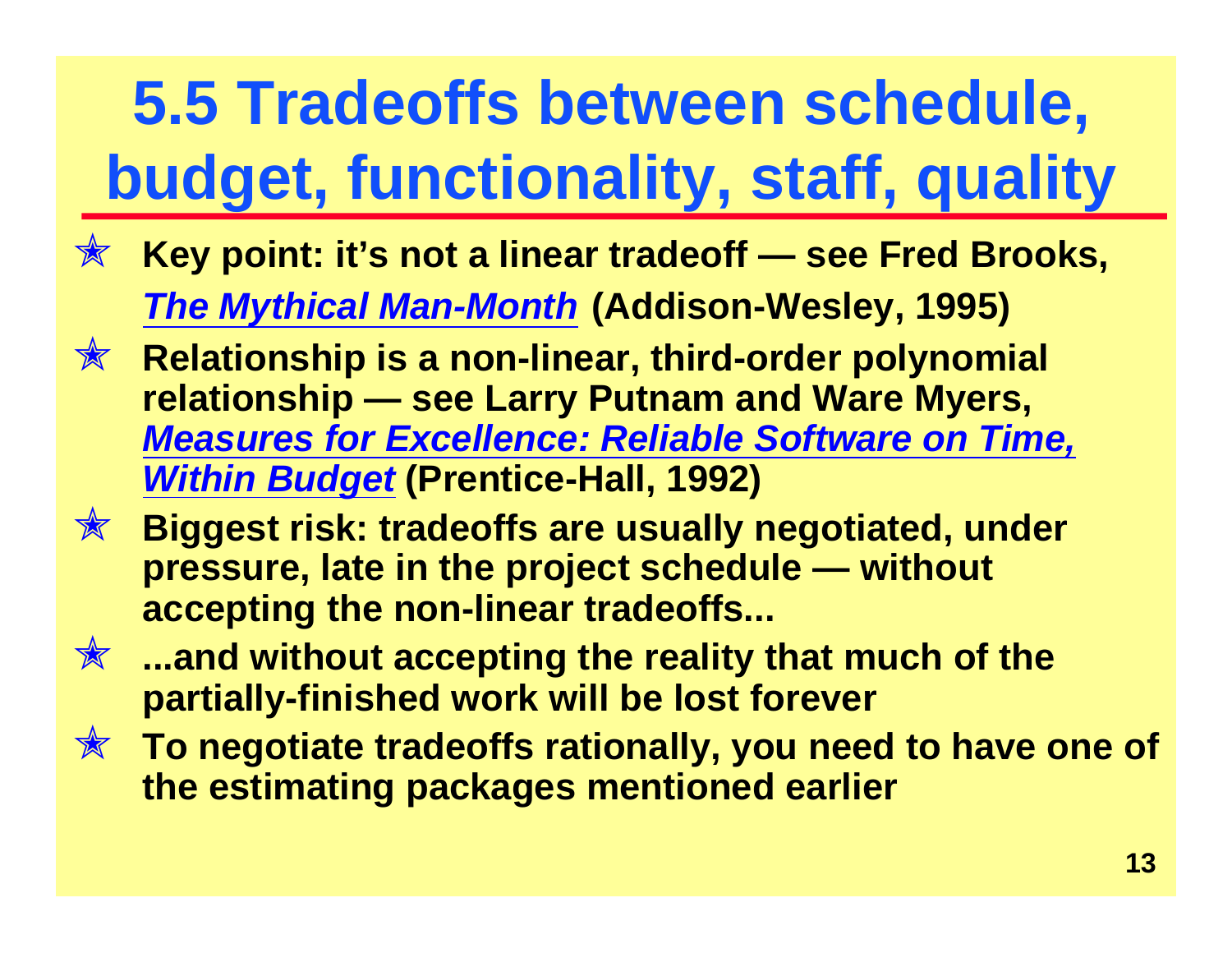#### **Typical trade-off chart from estimating tools**

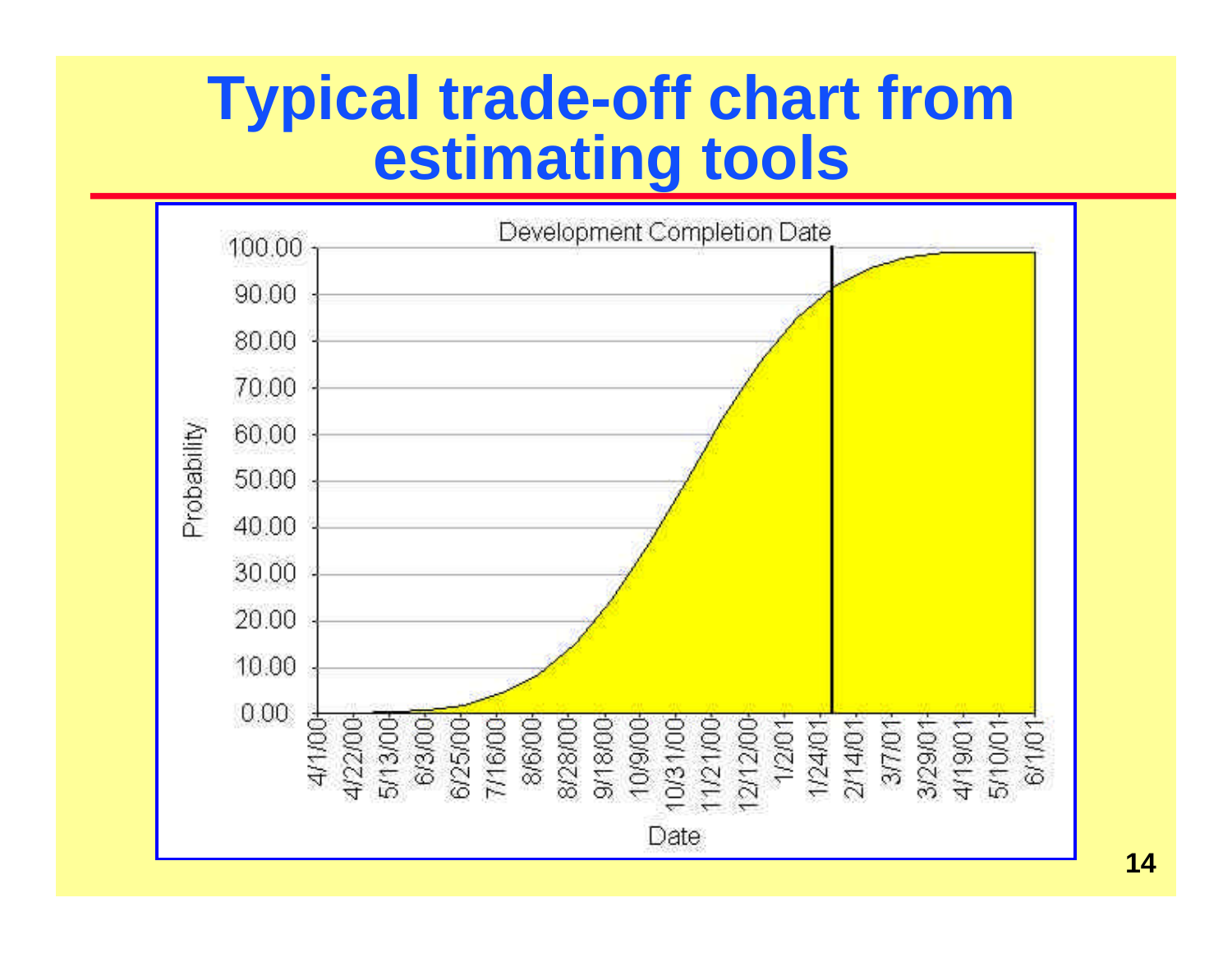### **5.6 Project Negotiations**

- ✭ **Beware the temptation to give up... e.g.,**
- ✭ **"We have no idea how long this project will really take, and it doesn't matter, since they've already told us the deadline...**
- ✭ **...so we'll just work 7 days a week, 24 hours a day, until we drop from exhaustion. They can whip us and beat us, but we can't do any more than that..."**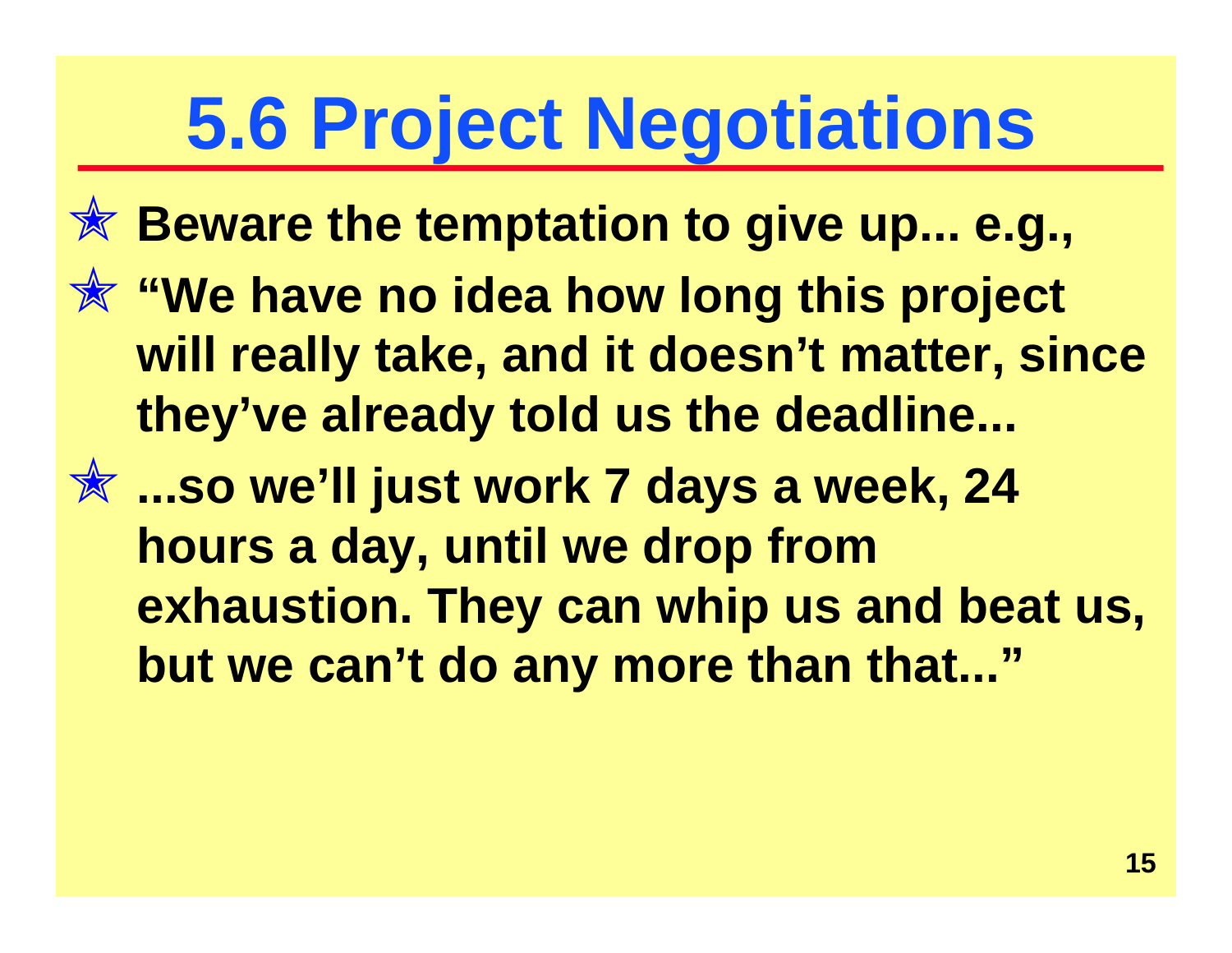### **5.6, cont'd Negotiating games**

- ✭ **Doubling and add some...**
- ✭ **Reverse doubling**
- ✭ **Guess the Number I'm Thinking of...**
- ✭ **Double Dummy Spit**
- ✭ **The X-Plus Game**
- ✭ **Spanish Inquisition**
- ✭ **Low Bid**
- ✭ **Gotcha throwing good money after bad**
- ✭ **Chinese Water Torture**
- ✭ **Smoke and Mirrors/Blinding with Science**
	- ✓ **thanks to Rob Thomsett, "Double Dummy Spit, and Other Estimating Games,"** *American Programmer* **(now** *Cutter IT Journal***), June 1996**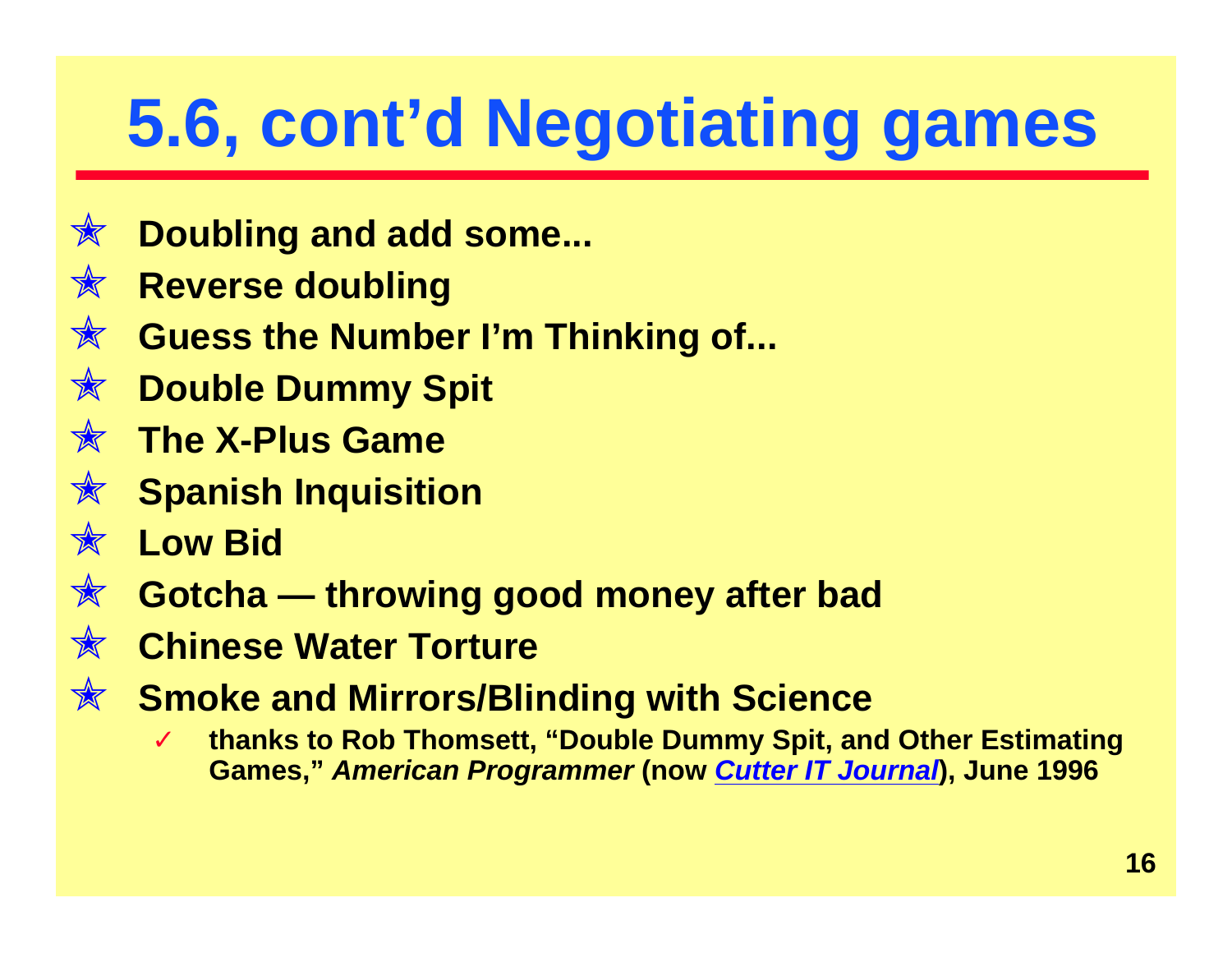### **5.6 Negotiating strategies**

- ✭ **Don't get tricked into making an "instant estimate" ask for time to think about (a week, a day, even an hour)**
- ✭ **State the estimate in terms of confidence levels, or ± ranges, etc.**
- ✭ **Jim McCarthy (formerly of Microsoft, author of** *Dynamics of Software Development***): make the customer, or other members of the organization,** *share* **some of the uncertainty.**
- ✭ **Project manager: "I** *don't know* **precisely when we'll finish but I'm more likely to be able to figure it out than anyone else in the organization. I promise that as soon as I have a more precise estimate, I'll tell you right away."**
- ✭ **Do some reading and research to become better at this area, e.g.:**
	- ✓ *Bargaining for Advantage: Negotiating Strategies for Reasonable People***, by G. Richard Shell (reissue edition, Penguin Books, June 2000)**
	- ✓ *Getting Past No: Negotiating Your Way from Confrontation to Cooperation***, by William Ury (Bantam Doubleday Dell, 1993)**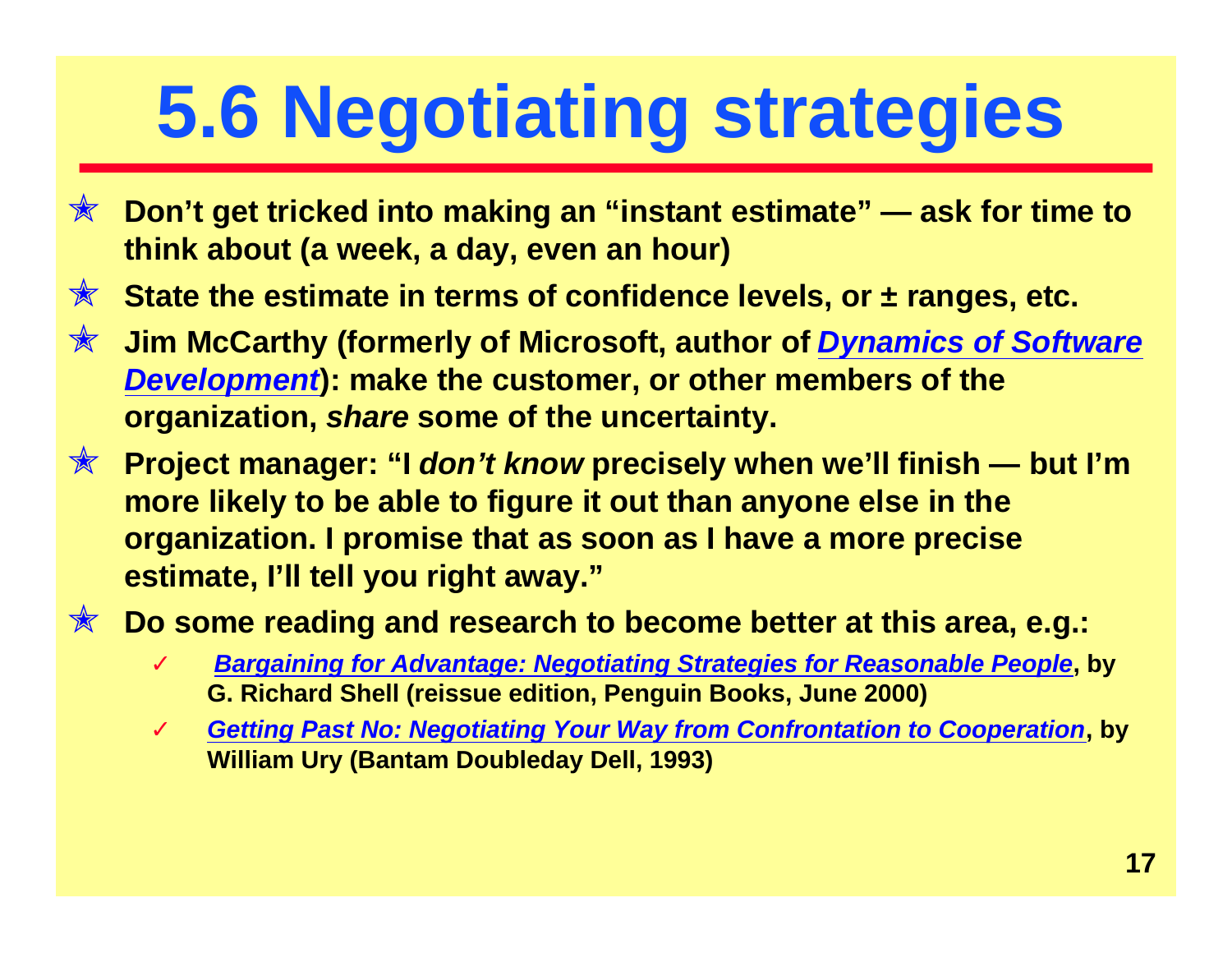#### **5.7 What to do when rational negotiation breaks down**

- ✭ **Quit (the project or the company)**
- ✭ **Appeal to a higher authority**
- ✭ **Go see the movie** *Gladiator***, and learn to say, like Russell Crowe, "We who are about to die salute you!"**
- ✭ *Decide which "rules" you're going to break in order to achieve an "irrational" set of schedule/resource demands that have been imposed upon you.*
- ✭ **Redefine the project as a kamikaze, suicide, etc., and make sure entire project team knows it.**
- ✭ *Key point:* **project leader has to believe in the possibility of achieving project goals**
- ✭ **...and must be able to convince team members without "conning" them**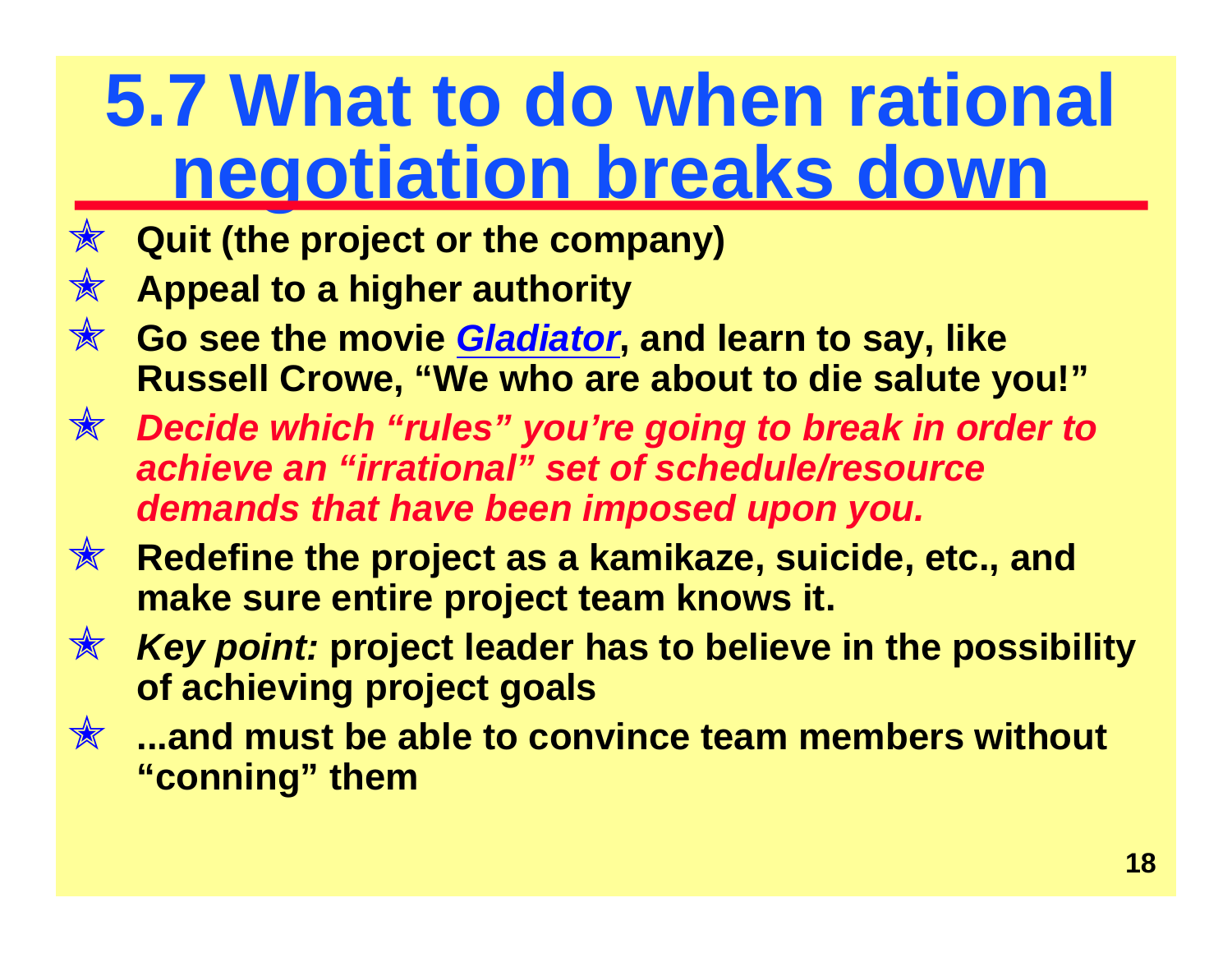### **6. SOFTWARE PROCESSES**

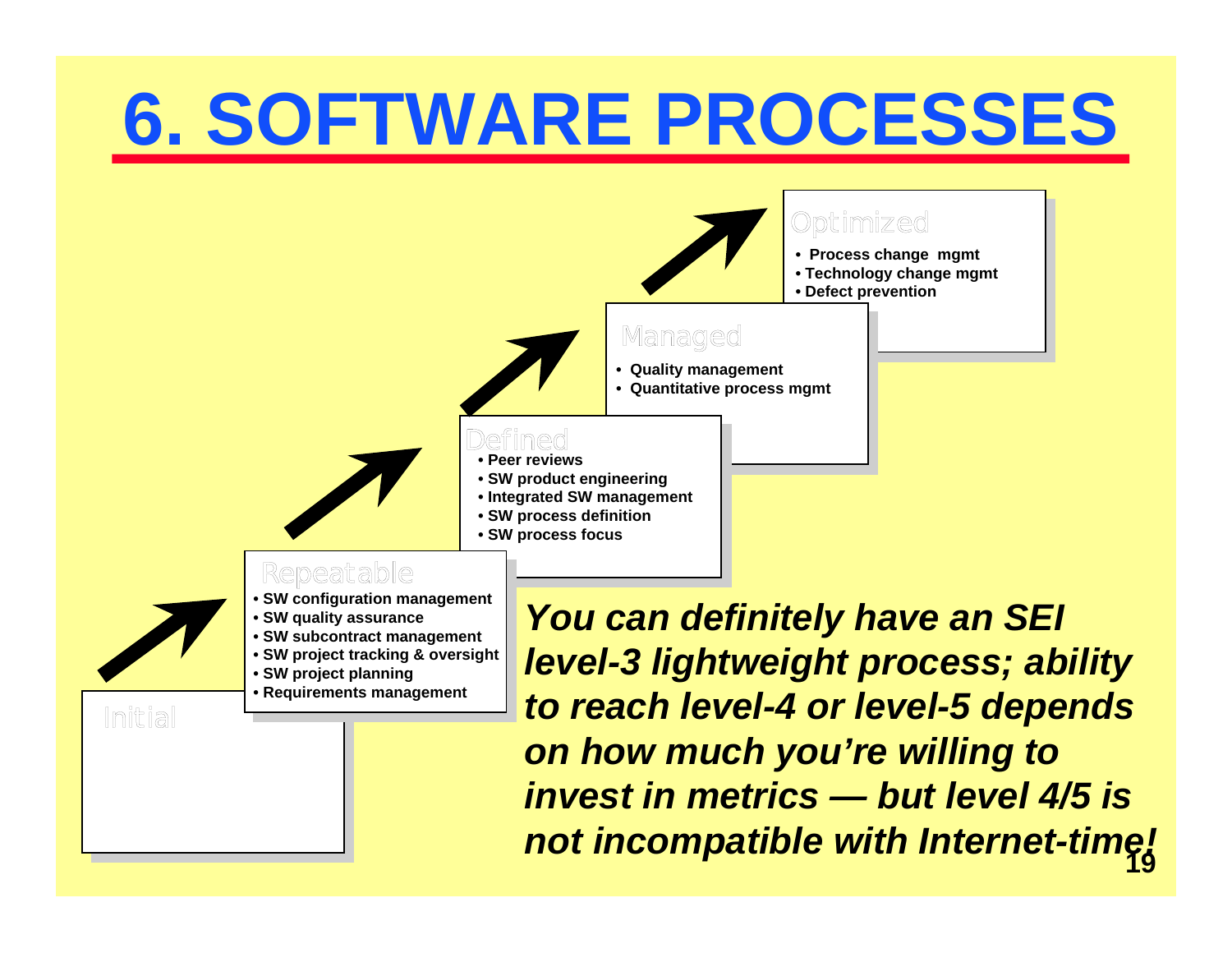#### **6.1. "Lite" vs. "Heavy" Processes**

- ✭ **Formal (heavy) processes are great if you know what you're doing, and if you've done the same thing several times before**
- ✭ **SEI-CMM guru Watts Humphrey: "if a process can't be used in a crisis, it shouldn't be used at all."**
- ✭ **But many high-pressure projects involve doing things that have never been done before — with teams that have never worked together before.**
- ✭ **Conversely, if a team has worked together before, and really "jells", then it doesn't need a formal, heavy process**
- ✭ **Nevertheless, team needs to agree on what processes will be formalized (e.g., change management, source code control, testing(a la XP)), and what processes will be done on a completely ad hoc basis.**
- ✭ **For more details, see**
	- ✓ **"Extreme Programming," by Jim Highsmith,** *e-Business Application Delivery***, Feb 2000.**
	- ✓ **November 2000 issue of** *Cutter IT Journal* **on "Light Methodologies"**
	- ✓ **"Put Your Process on a Diet," by Martin Fowler,** *Software Development***, Dec 2000**
	- ✓ **"Retiring Lifecycle Dinosaurs," by Jim Highsmith,** *Software Testing & Quality Engineering***, Jul/Aug 2000**
	- ✓ **"***The Light Touch***," by Ed Yourdon, Computerworld, Sep 18, 2000**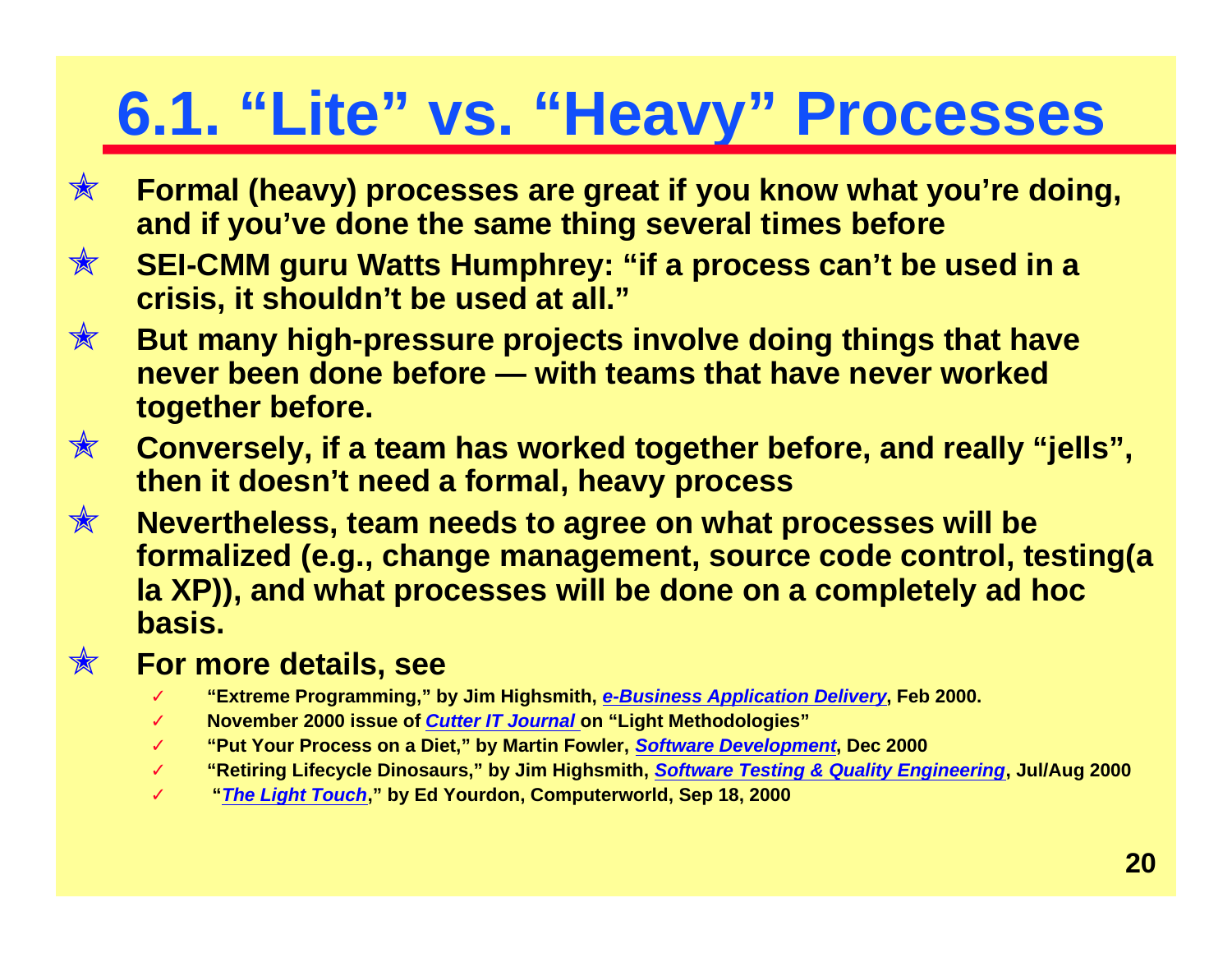# **6.2 More on "lite" vs "heavy"**

#### ✭ **Areas where there are differences**

- ✓ **Degree/volume of documentation**
- **Frequency of reviews and approvals**
- ✓ **Degree of decision-making authority borrowed from "lean manufacturing" approach**
- ✭ **Examples of documentation differences: the requirements analysis phase**
	- Lite approach: one sentence per requirement
	- ✓ **Medium approach: one paragraph per requirement**
	- ✓ **Heavy approach: detailed UML models, data dictionary,etc.**
	- ✓ **What happens to requirements when development is done?**

#### ✭ **Criteria for choosing lite vs heavy:**

- **Degree of pressure for fast delivery**
- ✓ **Project cost**
- ✓ **Project duration**
- ✓ **Staff size**
- ✓ **Risk assessment consequences of failure (safety-critical?)**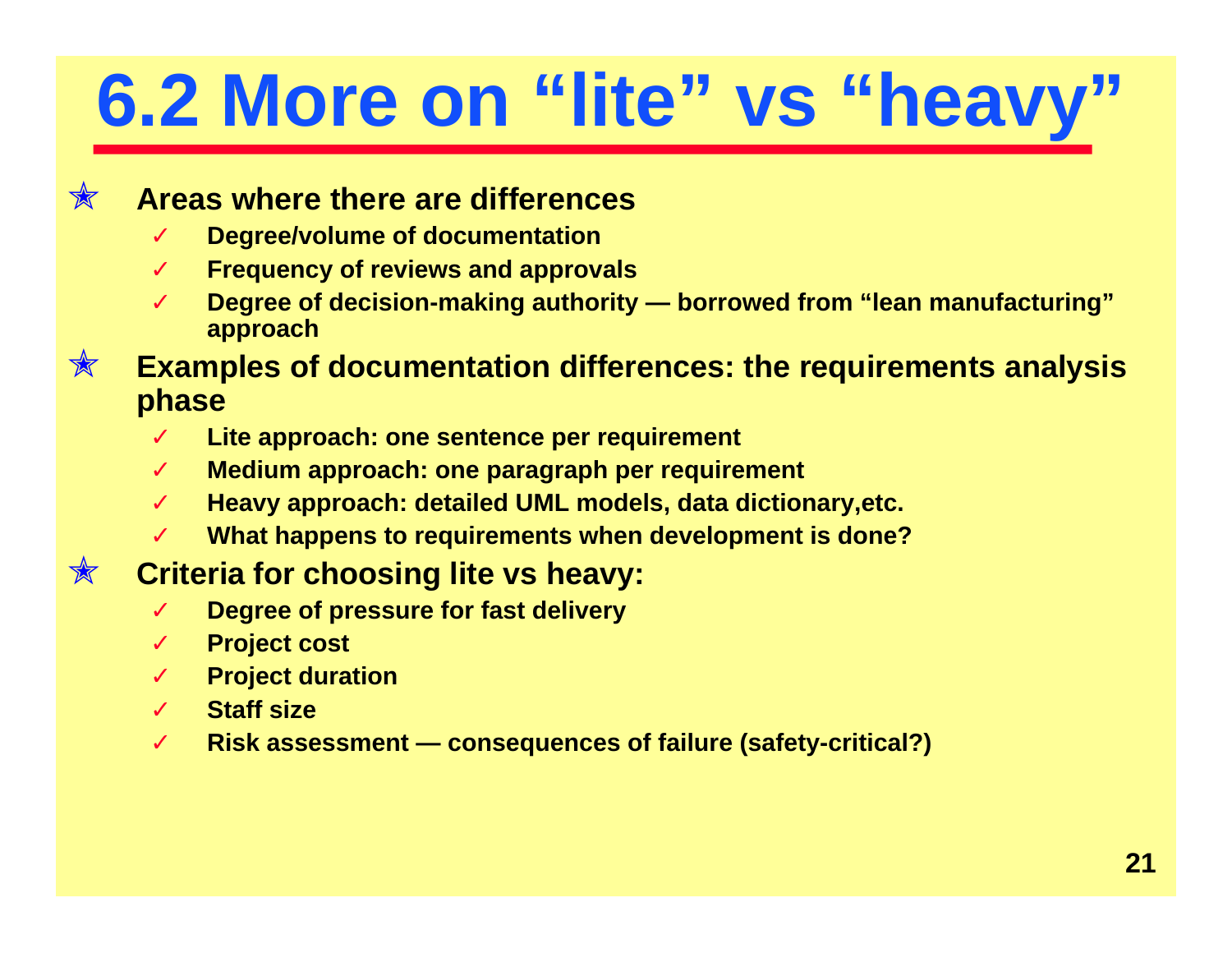#### **6.3 The Airlie Council "Principal Best Practices"**

- ✭ **Formal Risk management**
- ✭ **Agreement on Interfaces**
- ✭ **Peer Reviews**
- ✭ **Metric-Based Scheduling and management**
- ✭ **Binary Quality Gates at the "Inch-Pebble" Level**
- ✭ **Program-Wide Visibility of Project Plan and Progress Vs. Plan**
- ✭ **Defect Tracking Against Quality Targets**
- ✭ **Configuration management**
- ✭ **People-aware management Accountability**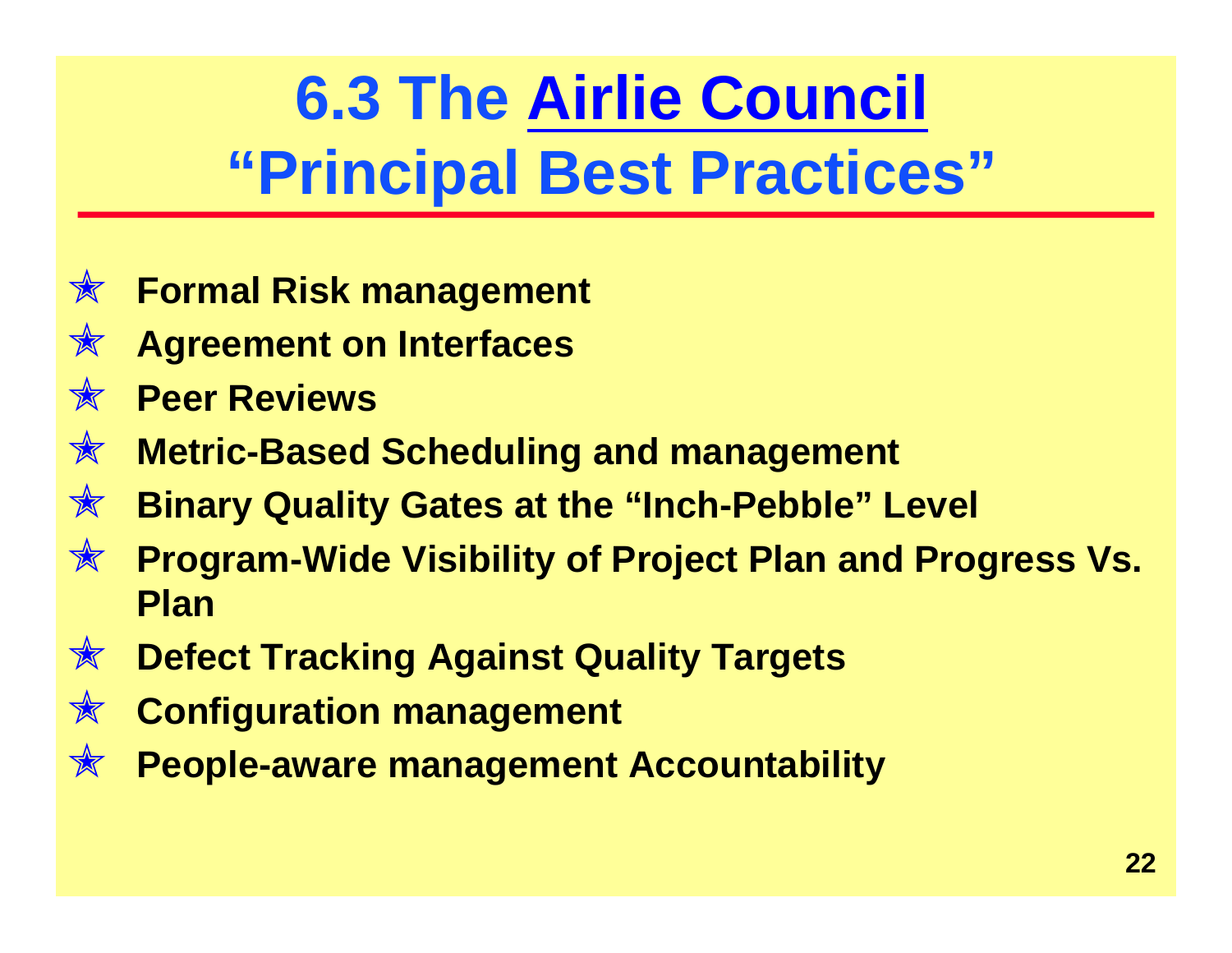### **6.4 Worst Practices**

- ✭ **Don't expect schedule compression of 10% compared to statistical norm for similar projects**
- ✭ **Don't justify new technology by the need for schedule compression**
- ✭ **Don't force customer-specific implementation solutions on the project**
- ✭ **Don't advocate the use of silver bullet approaches**
- ✭ **Don't miss an opportunity to move items that are under external control off the critical path**
- ✭ **Don't bury all project complexity in software as opposed to hardware**
- ✭ **Don't conduct critical system engineering tasks without sufficient software engineering expertise**
- ✭ **Don't expect to achieve an accurate view of project health from a formal review attended by a large number of unprepared, active reviewers**
- ✭ **Don't expect to recover from a schedule slip of 10% without acknowledging a disproportionately** *greater* **reduction in software functionality to be delivered.**

**For more discussion along the same lines, involving the concept of "antiprocesses," see** *Anti-Patterns and Patterns in Software Configuration Management***, by William J. Brown, Hays W., Iii McCormick, Scott W. Thomas (Wiley, 1999).**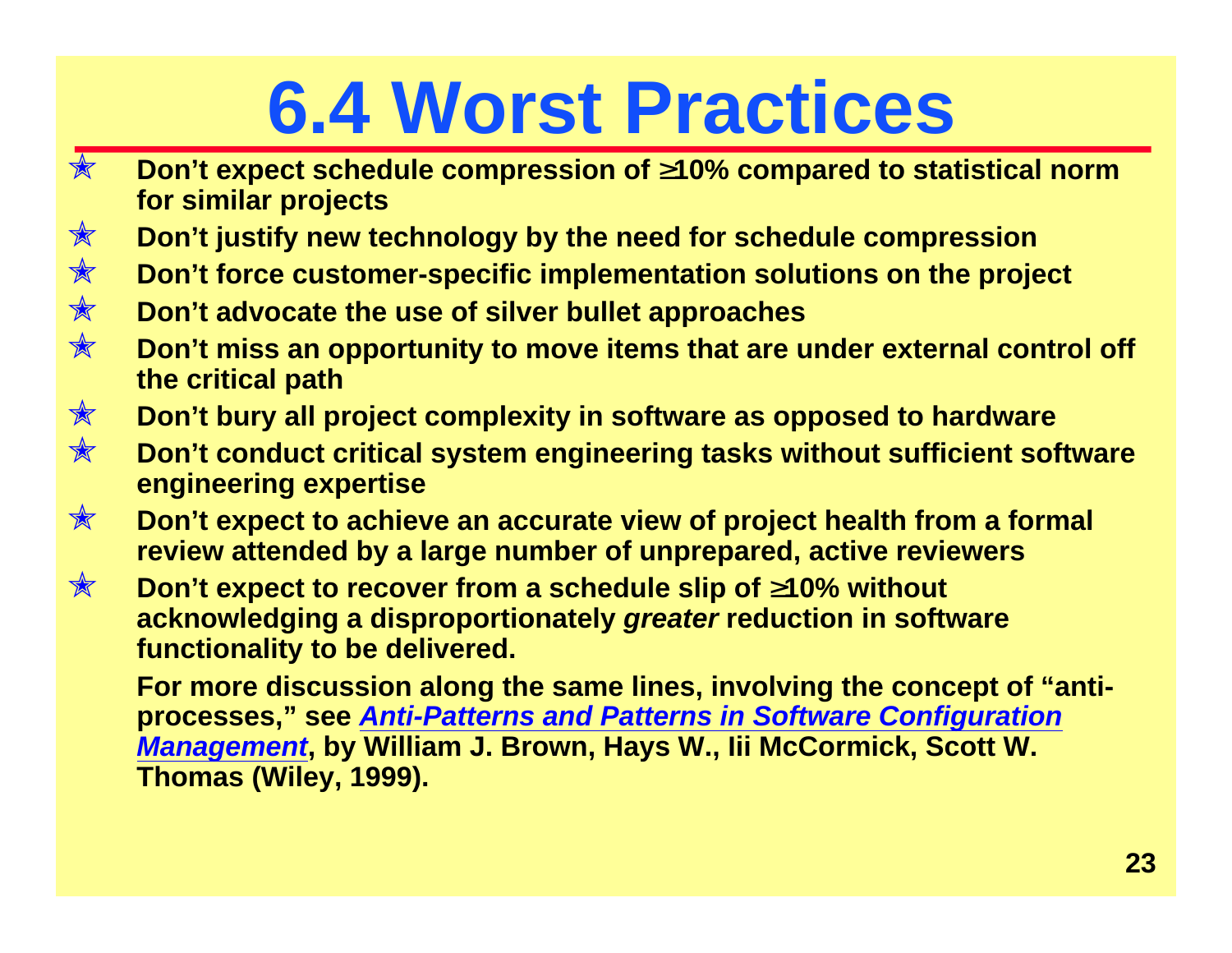### **6.5 Breathalyzer Test**

- ✭ **Do you have a current, credible activity network supported by a work breakdown structure (WBS)?**
- ✭ **Do you have a current, credible schedule and budget?**
- ✭ **Do you know what software you are responsible for delivering?**
- ✭ **Can you list the top ten project risks?**
- ✭ **Do you know your schedule compression percentage?**
- ✭ **What is the estimated size of your software deliverable? How was it derived?**
- ✭ **Do you know the percentage of external interfaces that are not under your control?**
- ✭ **Does your staff have sufficient expertise in the project domain?**
- ✭ **Have you identified adequate staff to allocate to the scheduled tasks at the scheduled time?**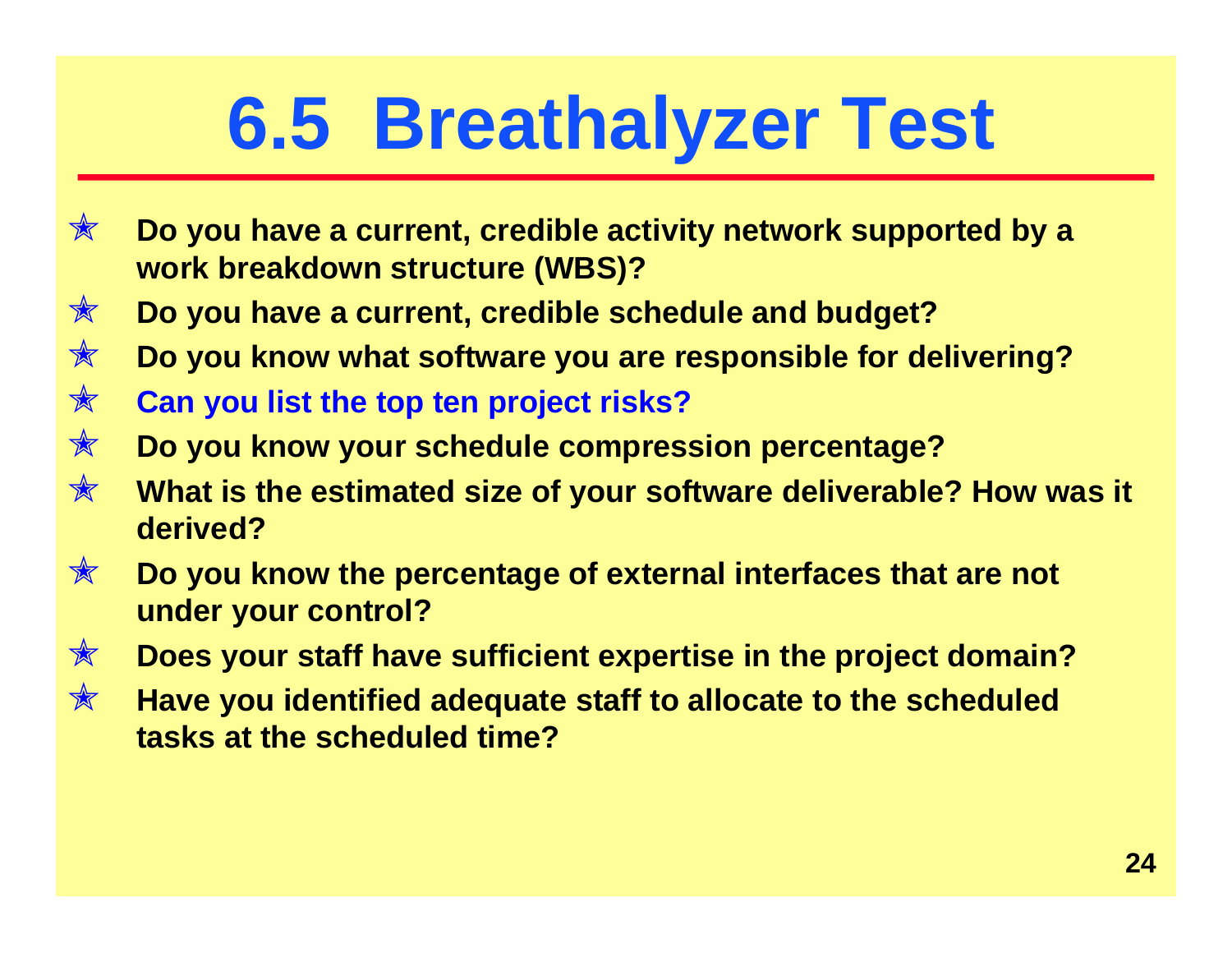### **7. MEASURING, MANAGING, AND CONTROLLING PROGRESS**

#### ✭ **General comments and suggestions** ✭ **The importance of the "daily build" approach**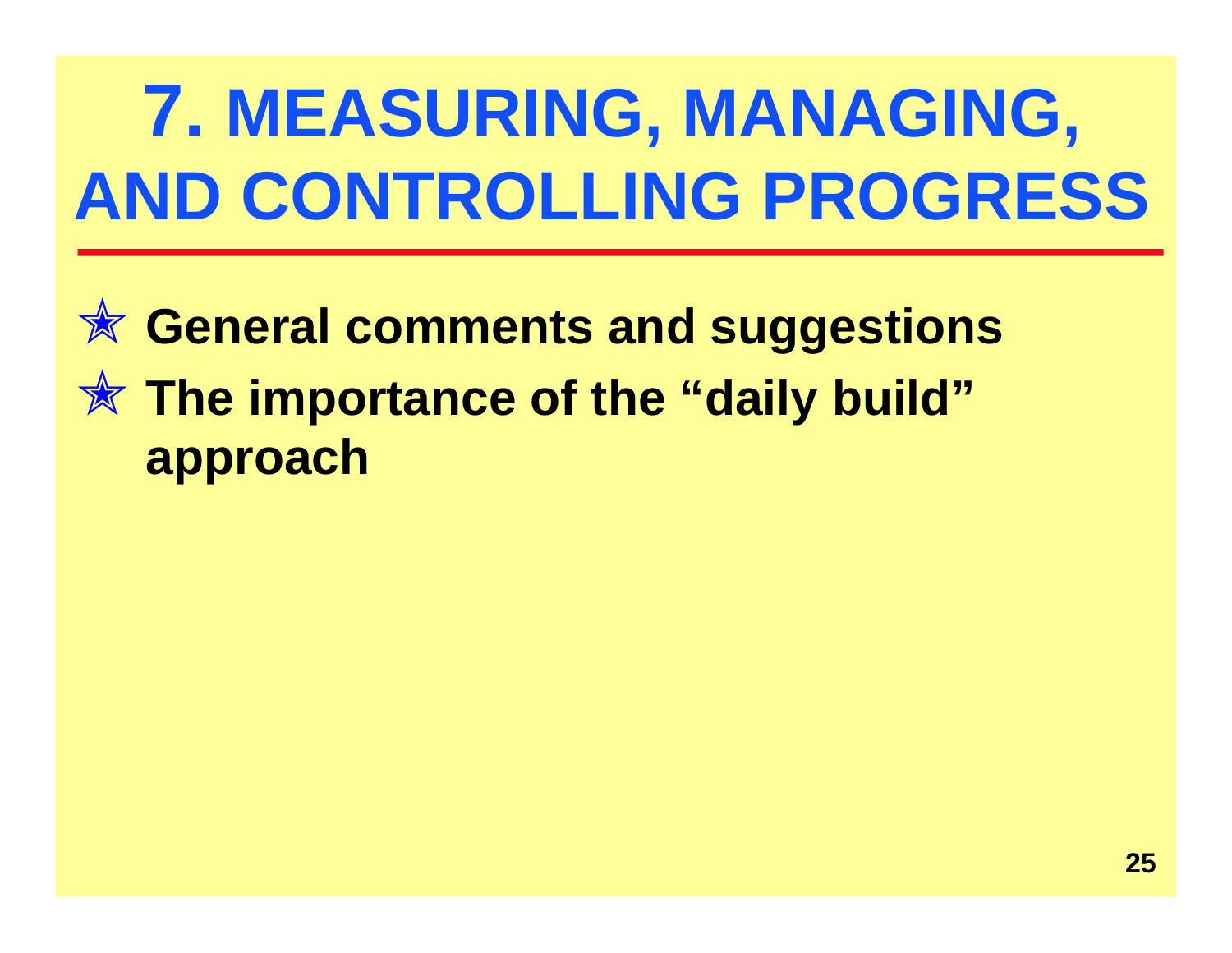#### **7.1 General comments**

- ✭ **Management approaches based on classical waterfall approach are almost certain to fail in large, complex projects**
- ✭ **Need some kind of "time-box" approach based on versions, features, deliverables, etc.**
- ✭ **Jim McCarthy: "***Never let a programmer disappear into a dark room***"**
- ✭ **If team understands what features/dependencies are required for the next milestone, they will exert their own pressure upon themselves, rather than depending on the manager to beat them up.**
- ✭ **If you miss one milestone deadline, it's** *crucial* **to succeed on the next one.**
- ✭ *Milestone* **post-mortems can be incredibly valuable.**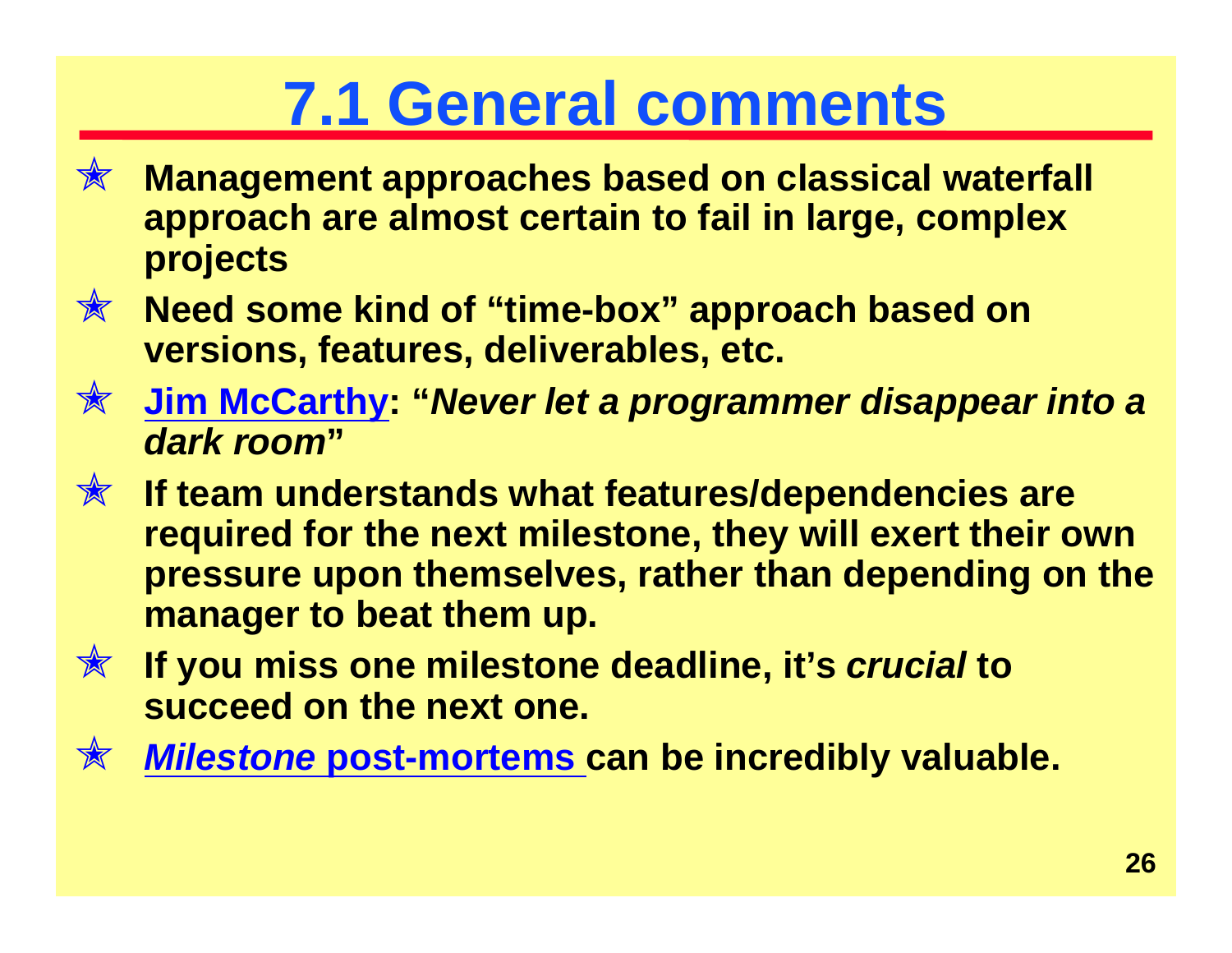# **7.2 The "daily build"**

- ✭ **Popularized by Dave Cutler at Microsoft**
- ✭ **Jim McCarthy (former head of Microsoft's Visual C++ project): "The daily build is the heartbeat of the project — it's how you know you're alive"**
- ✭ **Should be automated, and performed overnight — or even more often.**
- ✭ **Various "tricks" can be used to increase its effectiveness**
	- **Punishing people who "break" the daily build**
	- ✓ **Using red-flag/green-flag at office entrance**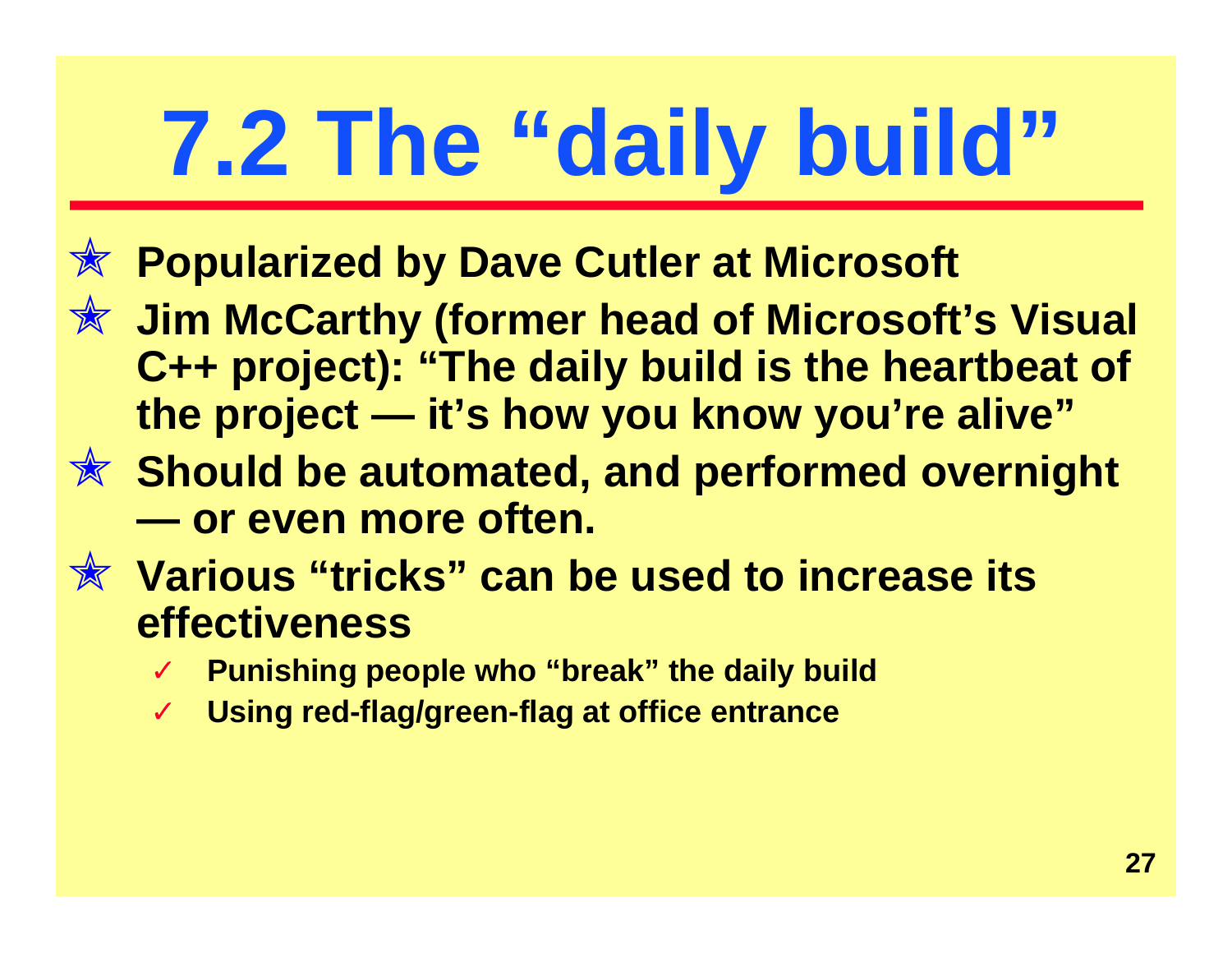## **5. CONCLUSIONS**

- ✭ **September 11th has profound consequences that we don't even fully grasp yet**
- ✭ **We need to help our organizations implement "change-spotting"**
- ✭ **Professional/IT consequences**
	- **Risk management has a new level of respectability**
	- **Security now has a greater degree of urgency**
	- ✓ **Death-march projects will continue, for obvious reasons…**
	- ✓ **Quality may be defined more in terms of "triage," "survival," and "good enough" than "perfection" or "exceeding customer expectations"**
	- ✓ **The era of "glorious anarchy" has been replaced with "extreme programming" and "agile" methods**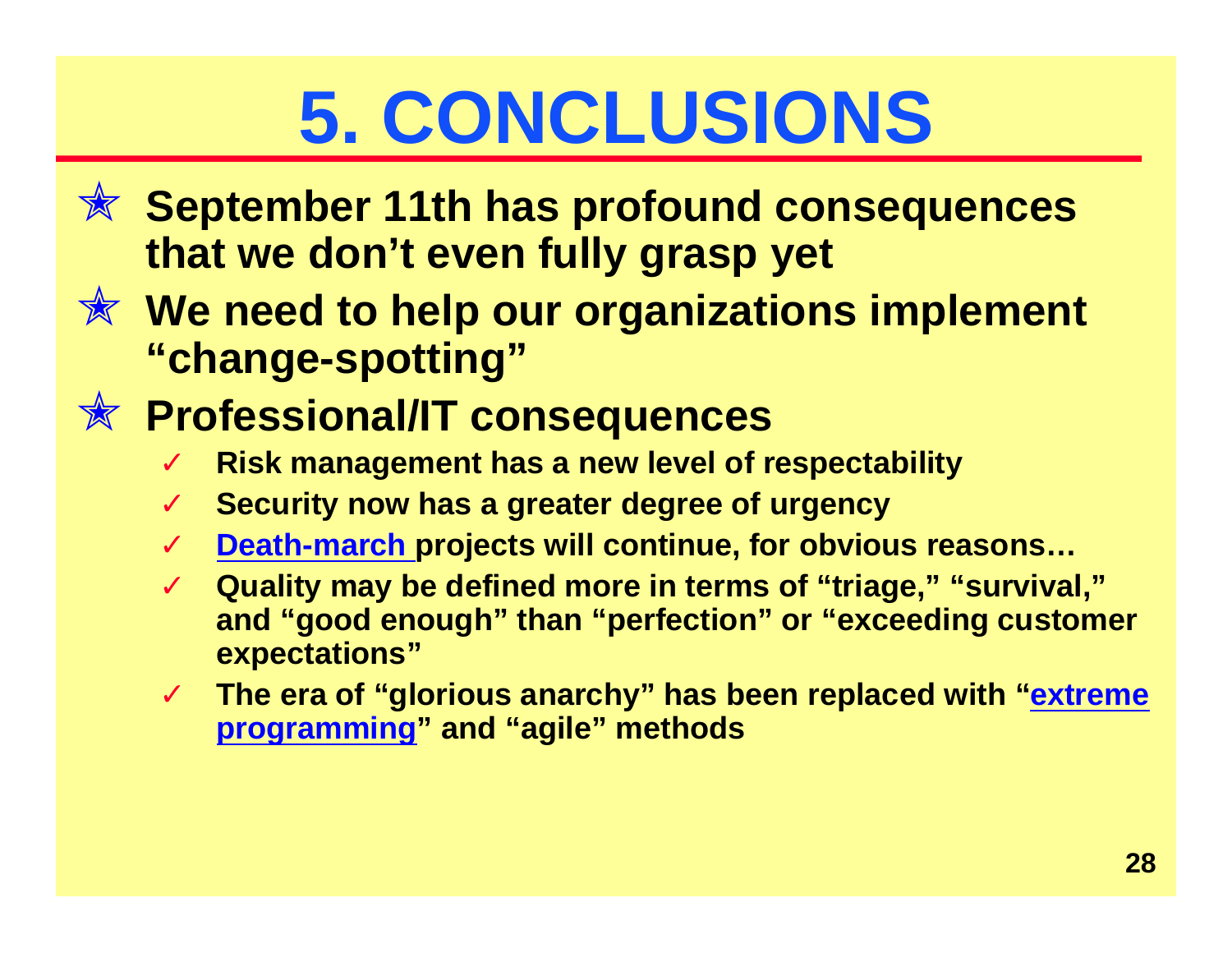# **Words to live by in the software field**

**"I wake up each morning determined to change the World ...**

**...and also to have one hell of a good time.**

**Sometimes that makes planning the day a little difficult."**

**E.B. White**

**found in the opening of the preface of** *Succeeding with Objects***, by Adele Goldberg and Kenneth S. Rubin (Addison-Wesley, 1995)**